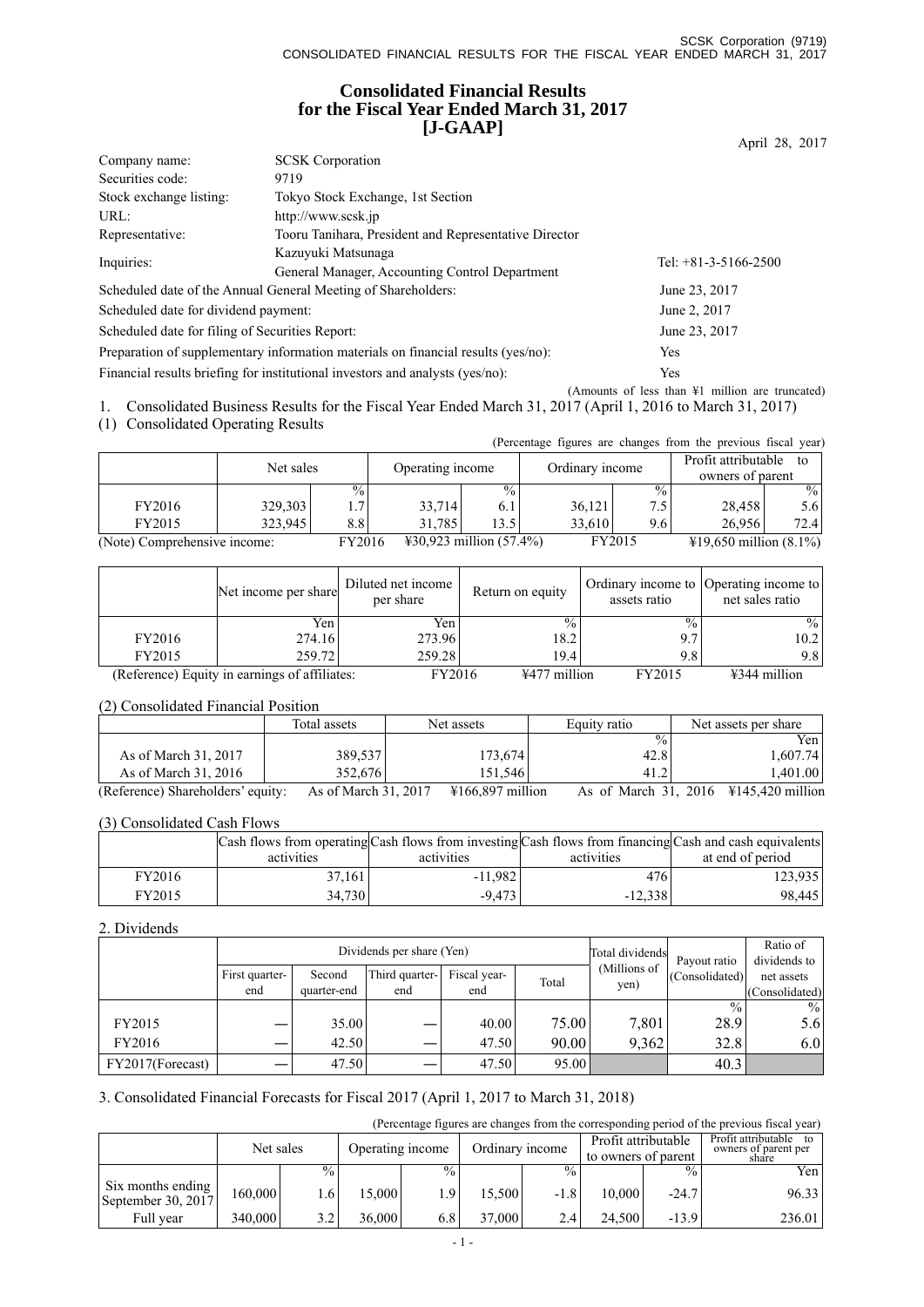\*Notes

- (1) Changes in significant subsidiaries during the period
	- (Changes in specified subsidiaries accompanying changes in scope of consolidation) :None
- (2) Changes in accounting policies, changes in accounting estimates and restatement of prior period financial statements after error corrections
	- 1) Changes in accounting policies, changes in accounting standards and other regulations: None
	- 2) Changes in accounting policies due to other reasons: None
	- 3) Changes in accounting estimates: None
- 4) Restatement of prior period financial statements after error corrections: None

(3) Number of shares issued (common stock)

1) The number of shares issued as of the period-end (including treasury shares)

|                                                                 | As of March 31, 2017 | 107,986,403 shares |
|-----------------------------------------------------------------|----------------------|--------------------|
|                                                                 | As of March 31, 2016 | 107,986,403 shares |
| 2) The number of shares of treasury shares as of the period-end |                      |                    |
|                                                                 | As of March 31, 2017 | 4,177,266 shares   |
|                                                                 | As of March 31, 2016 | 4,189,210 shares   |
| 3) The average number of shares during the period               |                      |                    |
|                                                                 | As of March 31, 2017 | 103,803,262 shares |
|                                                                 | As of March 31, 2016 | 103,789,208 shares |

(Reference) Summary of Non-Consolidated Business Results

1. Non-Consolidated Business Results for Fiscal 2016 (April 1, 2016 to March 31, 2017)

(1) Non-Consolidated Operating Results (Millions of yen unless otherwise stated)

|        |           |               |                  |      |                 |                                            | (Percentage figures are changes from the previous fiscal year) |               |
|--------|-----------|---------------|------------------|------|-----------------|--------------------------------------------|----------------------------------------------------------------|---------------|
|        | Net sales |               | Operating income |      | Ordinary income |                                            | Net income                                                     |               |
|        |           | $\frac{0}{0}$ |                  | $\%$ |                 | $\frac{0}{0}$ .                            |                                                                | $\frac{0}{0}$ |
| FY2016 | 258,348   | 0.91          | 26.319           | 5.8  | 31,036          | 221<br>44.1                                | 24.866                                                         | 9.4           |
| FY2015 | 256.115   | 8.61          | 24.874           | 1.3  | 25.423          | 7 <sub>2</sub><br>$\overline{\phantom{a}}$ | 22.737                                                         | 83.1          |

|        | Net income per share | Diluted net income per<br>share |
|--------|----------------------|---------------------------------|
|        | Yen                  | Yen                             |
| FY2016 | 239.04               | 238.89                          |
| FY2015 | 218.60               | 218.43                          |

(2) Non-Consolidated Financial Position

|                         | Total assets | Net assets | Equity ratio  | Net assets per share |
|-------------------------|--------------|------------|---------------|----------------------|
|                         |              |            | $\frac{0}{0}$ | Yen                  |
| As of March 31,<br>2017 | 323,648      | 153,080    | 47.3          | 1,470.76             |
| As of March 31,<br>2016 | 294,152      | 135,913    | 46.2          | 1,305.71             |

(Reference) Shareholders' equity: As of March 31, 2017 ¥153,010 million As of March 31, 2016 ¥135,825 million

\*Notification regarding the auditing process

・This financial report is not within the scope of the auditing process as prescribed by the Financial Instruments and Exchange Act. Therefore, and as of the time of disclosure, the auditing process of this financial report has not been completed.

\*Notice regarding the appropriate use of the financial forecasts

- ・This document contains forward-looking statements based on a number of assumptions and beliefs made by management in light of information currently available. For a variety of reasons, actual financial results may differ materially from the forecasts presented here. For further notification on the use of matters assumed concerning the results and other forecasts and the forecasts, please see "consolidated forecasts for the fiscal year ending March 31, 2018," on page 9.
- ・SCSK will hold a results briefing for institutional investors and analysts on April 28, 2017. Materials used in the briefing, a transcript of the main questions and answers, and related information will be published on SCSK's website promptly thereafter.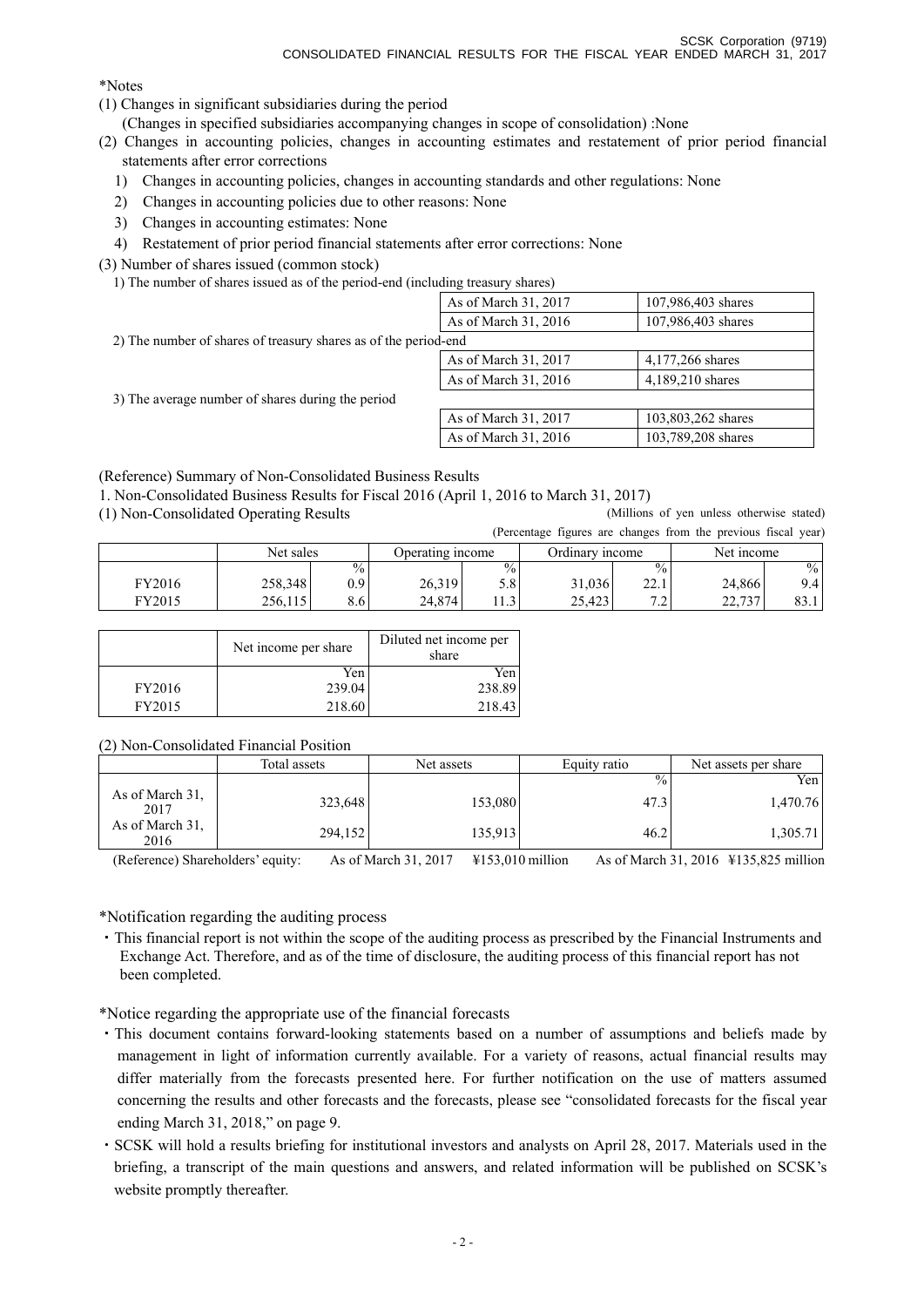# **Contents**

| 1. |     |                                                                                              | $\overline{4}$ |
|----|-----|----------------------------------------------------------------------------------------------|----------------|
|    | (1) |                                                                                              | $\overline{4}$ |
|    | (2) |                                                                                              | 7              |
|    | (3) |                                                                                              | -7             |
|    | (4) |                                                                                              | 8              |
|    | (5) | Basic policy for distribution of earnings and dividends for the fiscal years ended March 31, | 8              |
| 2. |     |                                                                                              |                |
| 3. |     |                                                                                              |                |
|    | (1) |                                                                                              |                |
|    | (2) |                                                                                              |                |
|    | (3) |                                                                                              |                |
| 4. |     |                                                                                              |                |
| 5. |     |                                                                                              |                |
|    | (1) |                                                                                              |                |
|    | (2) |                                                                                              |                |
|    | (3) |                                                                                              |                |
|    | (4) |                                                                                              |                |
|    | (5) |                                                                                              |                |
|    |     |                                                                                              |                |
|    |     |                                                                                              |                |
|    |     |                                                                                              |                |
|    |     |                                                                                              |                |
|    |     |                                                                                              |                |
|    |     |                                                                                              |                |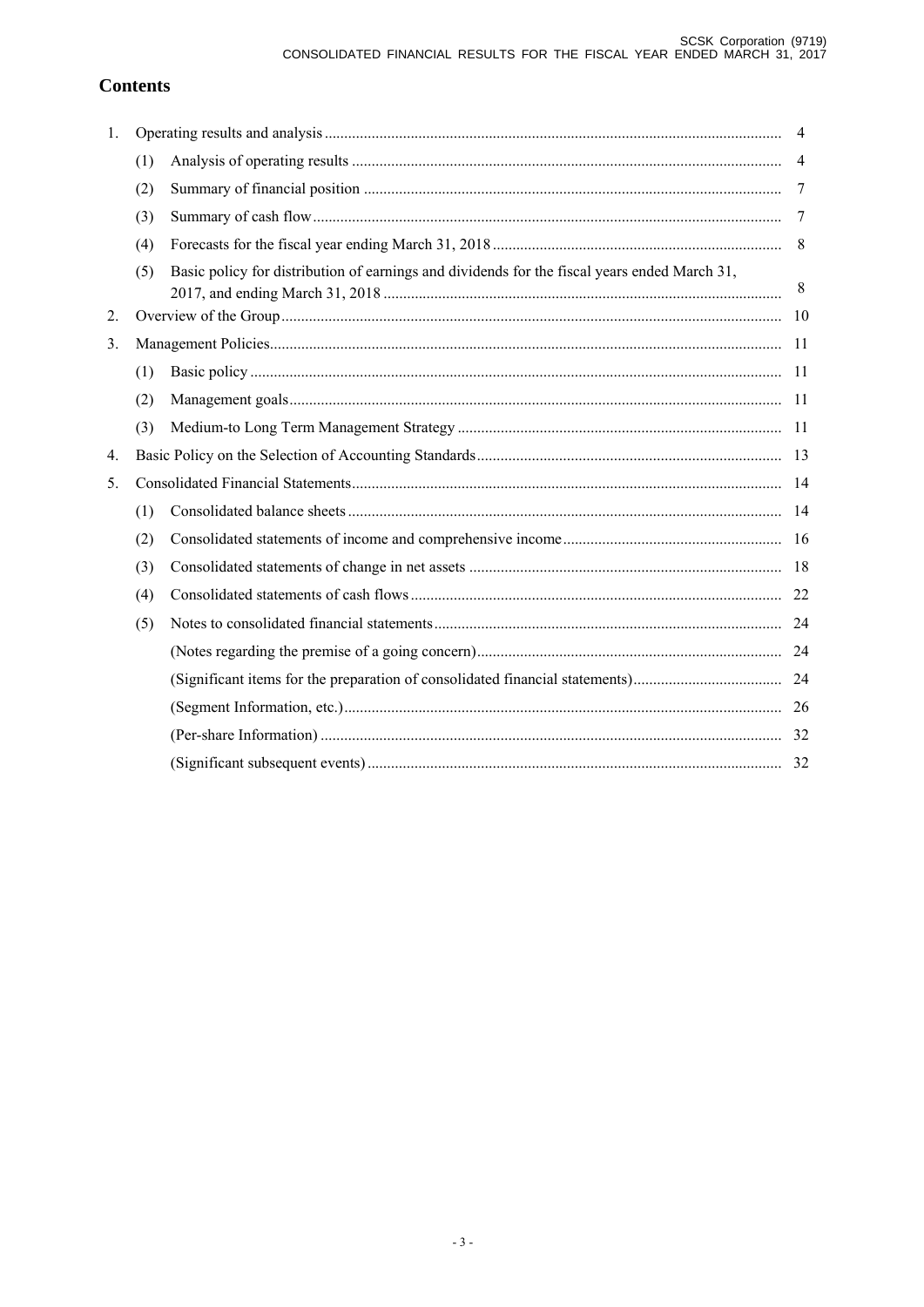#### **1. Operating results and analysis**

#### **(1) Analysis of operating results**

In the fiscal year ended March 31, 2017, the Japanese economy continued to display a moderate recovery trend. This trend was supported in part by the economic stimulus measures implemented by the Japanese government as well as by the monetary easing measures and interest rate policies instituted by the Bank of Japan.

Specifically, corporate earnings are growing as production activities pick up and we are witnessing improvements in the job market along with increases in the real total compensation of workers. These factors led us to judge that the economy was displaying an overall trend toward recovery.

Our outlook for the economy is that, in the midst of ongoing improvements in the job market and in wages, the recovery trend will continue. However, a persistent sense of uncertainty is plaguing the global political and economic climate. Prominent concerns include the unpredictable state of government affairs under the new administration in the United States, geopolitical risks in the Middle East and East Asia, issues surrounding the United Kingdom's decisions to leave the European Union, and the threat of economic downturn in Asian and other emerging and resource-rich countries. Accordingly, scrutiny is imperative in judging economic trends.

In this environment, the IT services market saw an increase in overall IT investment demand. SCSK witnessed a rise in both conventional replacement demand from corporate customers for productivity and efficiency improvement purposes and strategic IT investment demand for reinforcing strategic businesses or securing a competitive edge.

Strategic IT investment and IT services demand rose in the manufacturing industry and the distribution industry, contributing to solid deal flow in both industries. In the manufacturing industry, such demand was directed toward compatibility with the Internet of Things (IoT), which is anticipated to enter into a full-fledged proliferation period, as well as toward strategic globalization initiatives; verification services for pre-market products, which are growing ever more sophisticated; and business process outsourcing (BPO) services related to products and services. In the distribution industry, this demand was largely associated with investment related to e-commerce, customer relationship management (CRM), and big data analysis for the purposes of enhancing digital marketing initiatives and facilitating omni-channel retailing.

In the financial industry, we are witnessing robust demand for redevelopment of operational systems to boost the competitiveness or heighten the operational efficiency of customers seen primarily among major financial institutions in the banking and insurance sectors. In addition, IT investment demand is growing smoothly, particularly for systems development purposes aimed at boosting competitiveness, examples of which include the application of FinTech, artificial intelligence (AI), or other new IT technologies to cultivate retail businesses or address the emergence of more sophisticated settlement systems.

In addition, demand for various cloud-based IT services has been on the rise in IaaS, PaaS, and other IT infrastructure sectors against a backdrop of a strong appetite among customer companies for investment to boost competitiveness or heighten operational efficiency and a lack of IT employees at these companies. A similar increase was seen in demand for IT services in the operational system field, although here it was limited to certain sectors.

Looking at the Company's operating results for the fiscal year ended March 31, 2017, consolidated net sales increased 1.7% year on year, to ¥329,303 million. This increase came on the back of robust system development among manufacturing and financial industry customers as well as increases in sales of system maintenance and operation services seen primarily among customers in the manufacturing industry, the distribution industry, and the financial industry. These factors offset a decline in large-scale projects from the previous fiscal year due to an absence of systems development projects for securities companies and system sales projects for communications industry customers.

Operating profit was up 6.1%, to ¥33,714 million. In addition to the boost to income from the higher sales, operating profit benefited from improved development productivity due to measures for heightening operational quality and increasing efficiency. These factors helped absorb a rise in expenses that included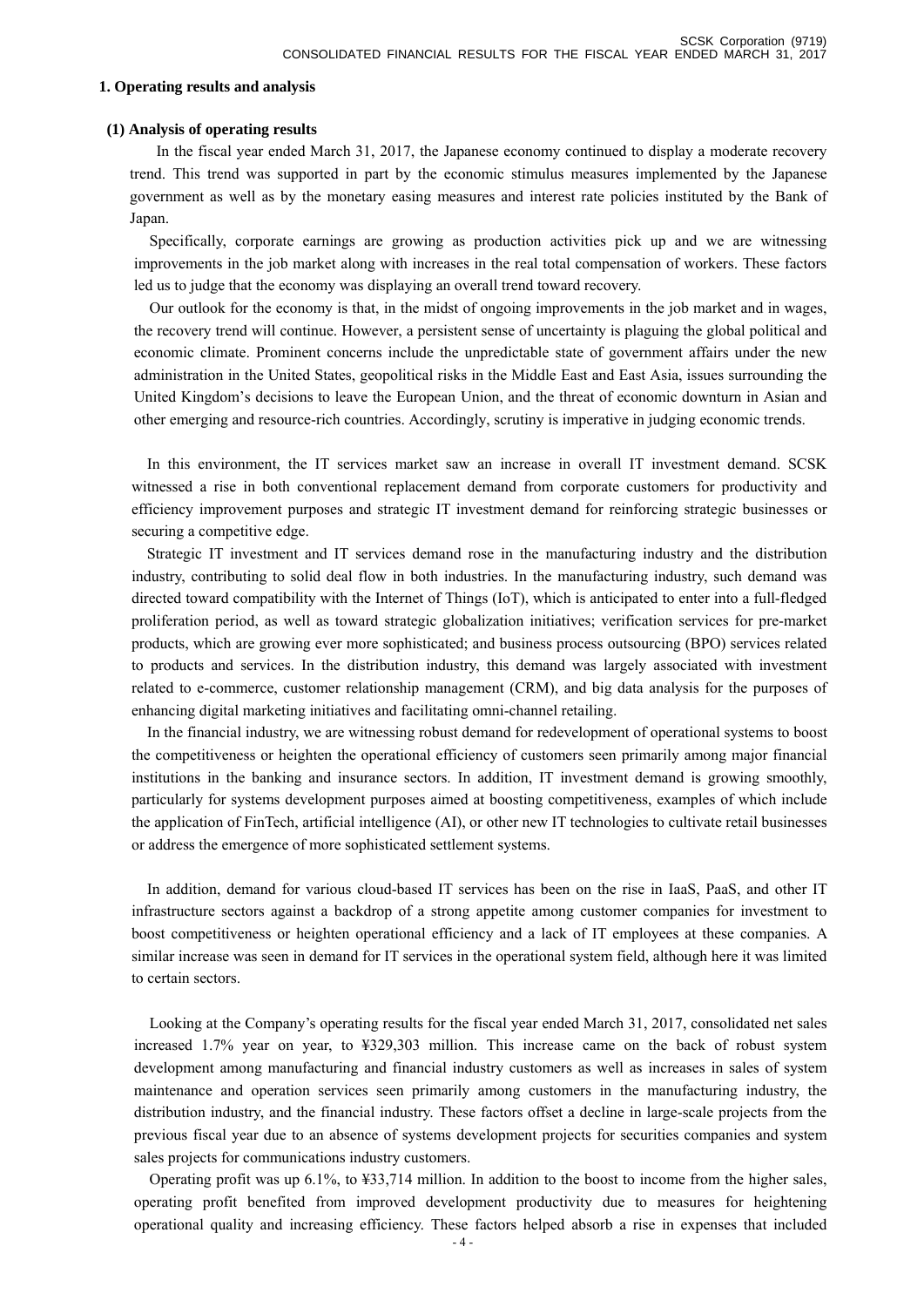higher regulatory system- and operating environment-related costs, such as size-based corporate taxes and retirement benefit expenses, as well as increased business investment-related expenses.

Ordinary profit rose 7.5%, to ¥36,121 million, following the increase in operating profit and the recording of gains on investments. Meanwhile, profit attributable to owners of parent increased 5.6%, to ¥28,458 million, due to the higher operating profit and various tax benefits and gains on investments.

 An outline of financial performance by reported segment is presented below. It should be noted that sales figures are those for sales to outside parties.

|                                                | Previous fiscal year              |                   | Fiscal year under review          |                   |                                     |                   |  |
|------------------------------------------------|-----------------------------------|-------------------|-----------------------------------|-------------------|-------------------------------------|-------------------|--|
| Net sales by segment                           | (April 1, 2015-<br>March 31 2016) |                   | (April 1, 2016-<br>March 31 2017) |                   | Change from previous<br>fiscal year |                   |  |
|                                                | Amount                            | Segment<br>Profit | Amount                            | Segment<br>Profit | Amount                              | Segment<br>Profit |  |
| Manufacturing<br><b>Systems Business</b>       | 40,481                            | 3,001             | 42,694                            | 3,290             | 2,212                               | 288               |  |
| Telecommunications<br><b>Systems Business</b>  | 24,545                            | 4,212             | 26,248                            | 5,206             | 1,703                               | 993               |  |
| <b>Distribution Systems</b><br><b>Business</b> | 48,577                            | 6,822             | 48,280                            | 7,133             | $-297$                              | 310               |  |
| <b>Financial Systems</b><br><b>Business</b>    | 70,887                            | 8,359             | 70,529                            | 7,296             | $-358$                              | $-1,063$          |  |
| <b>Business Solutions</b>                      | 19,052                            | 1,592             | 19,289                            | 2,087             | 237                                 | 494               |  |
| <b>Business Services</b>                       | 39,273                            | 2,840             | 42,811                            | 3,303             | 3,538                               | 462               |  |
| <b>IT Platform Solutions</b>                   | 77,135                            | 6,316             | 75,379                            | 7,138             | $-1,755$                            | 822               |  |
| Prepaid Card Business                          | 3,217                             | 225               | 3,302                             | 278               | 85                                  | 53                |  |
| Other                                          | 774                               | 313               | 766                               | 260               | $-8$                                | $-53$             |  |
| Adjusted total                                 | $\blacksquare$                    | $-1,898$          |                                   | $-2,278$          |                                     | $-379$            |  |
| Total                                          | 323,945                           | 31,785            | 329,303                           | 33,714            | 5,358                               | 1,928             |  |

(Unit: Millions of yen unless otherwise stated)

### Manufacturing Systems Business

Net sales increased 5.5%, to ¥42,694 million, and segment profit rose 9.6%, to ¥3,290 million, due to the solid trend in orders from automobile and electronic component manufacturers that continued on from the third quarter.

### Telecommunication Systems Business

Net sales grew 6.9%, to ¥26,248 million, while segment profit increased 23.6%, to ¥5,206 million, thanks to the robust amount of system development orders from major communications carriers and other customers.

### Distribution Systems Business

Net sales decreased 0.6%, to ¥48,280 million, due to the conclusion of several small to medium-sized systems development projects that were carried over from the previous fiscal year. However, segment profit increased 4.6%, to ¥7,133 million, as profitability improved following a decline in unprofitable projects.

### Financial Systems Business

Net sales were relatively unchanged year on year at ¥70,529 million as the impacts of the absence of previously recorded large-scale orders from securities companies were counterbalanced by the strong sales targeting banks and insurance companies. Segment profit, meanwhile, decreased 12.7%, to ¥7,296 million, because projects with particularly high profitability were recorded in the previous fiscal year and because income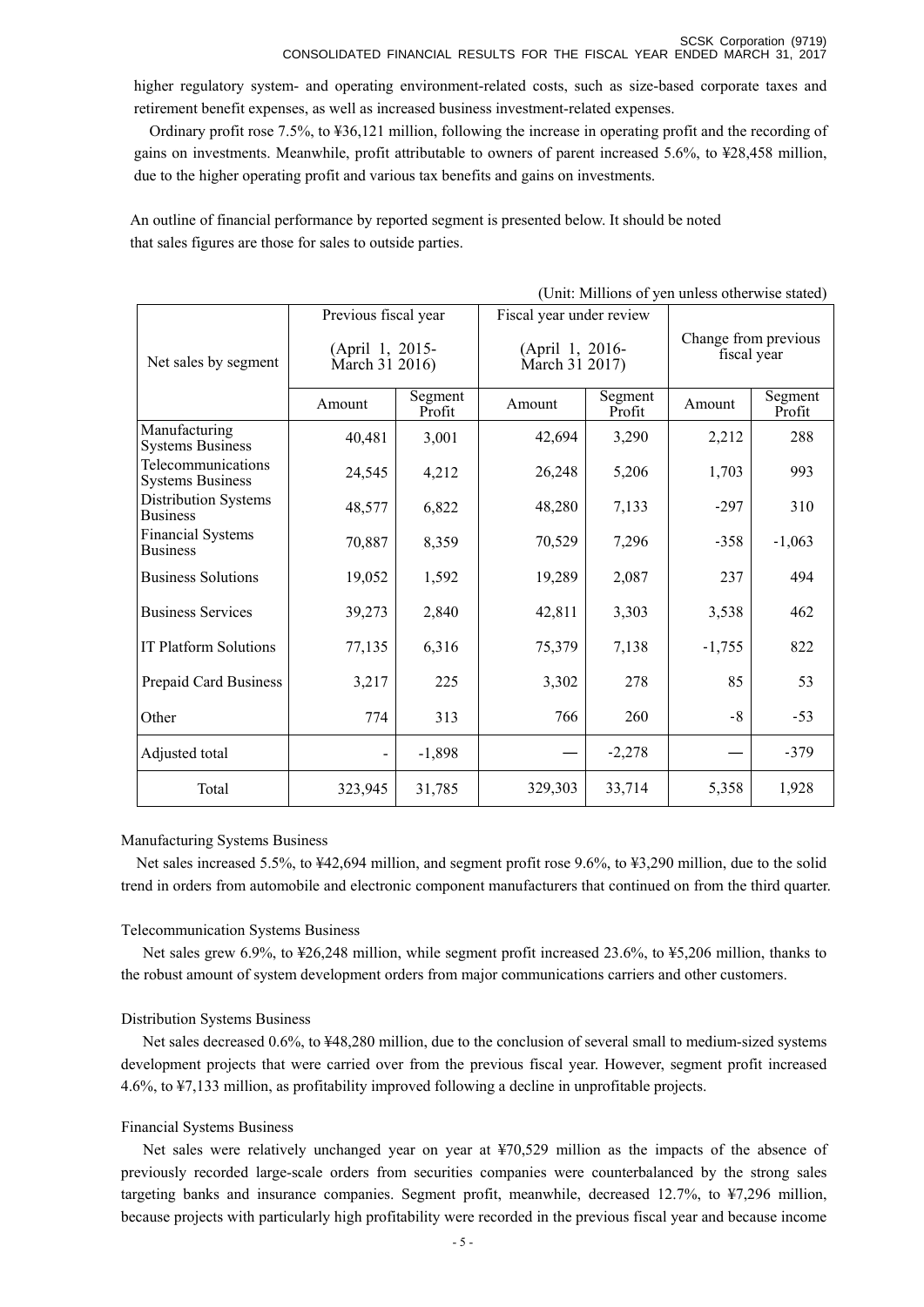in the fiscal year ended March 31, 2017, was impacted by the start of new businesses, a drop in profitability, and the presence of unprofitable projects.

## Business Solutions

Net sales increased 1.2%, to ¥19,289 million, in reflection of strong enterprise resource planning (ERP) sales. Similarly, segment profit was up 31.0%, to ¥2,087 million, due to increased productivity and the relatively high level of profitability seen among projects undertaken in the fiscal year ended March 31, 2017.

## Business Services

Net sales increased 9.0%, to ¥ 42,811million, and segment profit rose 16.3%, to ¥3,303 million, thanks to brisk demand for BPO services. This demand was seen in relation to the needs for product support and verification services in the manufacturing industry and for various outsourcing services in the distribution industry.

# IT Platform Solutions

Net sales were down 2.3%, to ¥75,379 million, due to the rebound from previously recorded large-scale orders from communications industry customers. However, segment profit increased 13.0%, to ¥7,138 million, due to increases in the margins of certain IT product sales operations.

# Prepaid Card Business

Net sales grew 2.6%, to ¥3,302 million, while segment profit increased 23.5%, to ¥278 million, as a result of the strong performance in prepaid card issuance and other related businesses.

## **Other**

Net sales (facility maintenance and lease income, etc.) decreased 1.0%, to ¥766 million, and segment profit was down 16.9%, to ¥260 million.

Net sales in the sales segments of Systems Development, System Maintenance and Operation / Services, Packaged Software / Hardware Sales, and Prepaid Card are described below.

| Previous fiscal year                                 |                                   | Fiscal year under review |                                   |               |                                         |            |
|------------------------------------------------------|-----------------------------------|--------------------------|-----------------------------------|---------------|-----------------------------------------|------------|
|                                                      | (April 1, 2015-<br>March 31 2016) |                          | (April 1, 2016-<br>March 31 2017) |               | Comparison with<br>previous fiscal year |            |
|                                                      | Amount                            | Share $(\% )$            | Amount                            | Share $(\% )$ | Amount                                  | Change (%) |
| <b>Systems Development</b>                           | 124,470                           | 38.4                     | 127,051                           | 38.6          | 2,581                                   | 2.1        |
| <b>System Maintenance</b><br>and Operation/ Services | 119,170                           | 36.8                     | 125,802                           | 38.2          | 6,631                                   | 5.6        |
| Packaged Software/<br>Hardware Sales                 | 77,087                            | 23.8                     | 73,147                            | 22.2          | $-3,939$                                | $-5.1$     |
| Prepaid Card                                         | 3,217                             | 1.0                      | 3,302                             | 1.0           | 85                                      | 2.6        |
| Total                                                | 323,945                           | 100.0                    | 329,303                           | 100.0         | 5,358                                   | 1.7        |

(Unit: Millions of yen unless otherwise stated)

In Systems Development, despite the absence of previously recorded large-scale orders from securities companies, net sales rose 2.1% to ¥127,051 million, as a result of solid performance in projects for the manufacturing industry and the financial industry.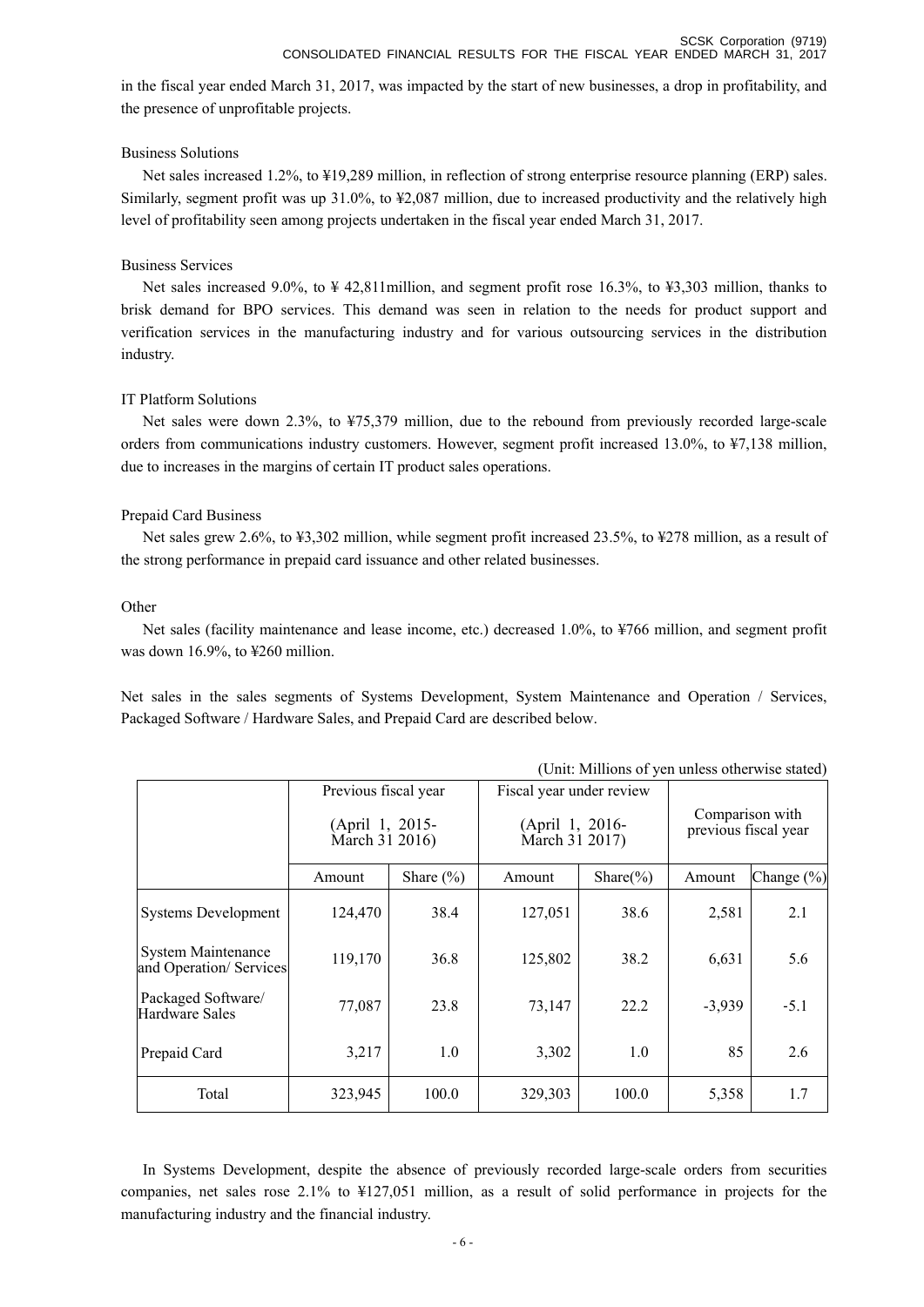In System Maintenance and Operation / Services, as a result of strong performance in BPO services, particularly in the manufacturing and distribution industries, combined with robust demand for various cloud services related to IT infrastructure, net sales increased 5.6%, to ¥125,802 million.

In Packaged Software / Hardware Sales, net sales decreased 5.1%, to ¥73,147 million, due to the rebound from previously recorded large-scale IT network equipment sales orders from communications industry customers.

In Prepaid Card, net sales were up 2.6%, to ¥3,302 million, as a result of the strong performance in prepaid card issuance and other related businesses.

### **(2) Summary of financial position**

### **i). Assets, liabilities and net assets**

### (Assets)

Assets as of March 31, 2017 were ¥389,537 million, an increase of 10.5% or ¥36,860 million compared to March 31, 2016.

### (Liabilities)

Liabilities as of March 31, 2017 were ¥215,862 million, an increase of 7.3% or ¥14,733 million compared to March 31, 2016.

### (Net assets)

Net assets as of March 31, 2017 were ¥173,674 million, an increase of 14.6% or ¥22,127 million compared to March 31, 2016.

### **(3) Summary of financial position**

Cash and cash equivalents ("cash") increased by ¥25,489 million year on year to ¥123,935 million. The increase or decrease in each cash flow type and the main factors for such changes are as follows.

(Cash flow from operating activities)

Net cash provided by operating activities was ¥37,161 million.

The main cash inflow factors were net income before taxes of ¥35,827 million, depreciation of ¥8,972 million, and ¥1,689 million increase in cash in response to an increase in trade payables. The main cash outflow factor was a decrease of ¥7,927 million in response to an increase in guarantee deposits.

(Cash flow from investing activities)

Net cash used in investing activities was ¥11,982 million.

The main cash outflow factors were payments for the acquisitions of ¥7,876 million in tangible fixed assets and ¥6,725 million in intangible fixed assets.

(Cash flow from financing activities)

Net cash provided by financing activities was ¥476 million.

The main cash inflow factors were issuance of corporate bonds of ¥10,000 million. The main cash outflow factors were dividend payments of ¥4,160 million (¥40 per share) for the year-end dividend of the fiscal year ended March 31, 2016 and ¥4,421 million (¥42.5 per share) for the interim period of the fiscal year ended March 31, 2017.

With respect to cash flow for the fiscal year ending March 31, 2018, the Company forecasts an increase in net cash provided by operating activities as a result of growth in operating revenue. As for cash outflows, the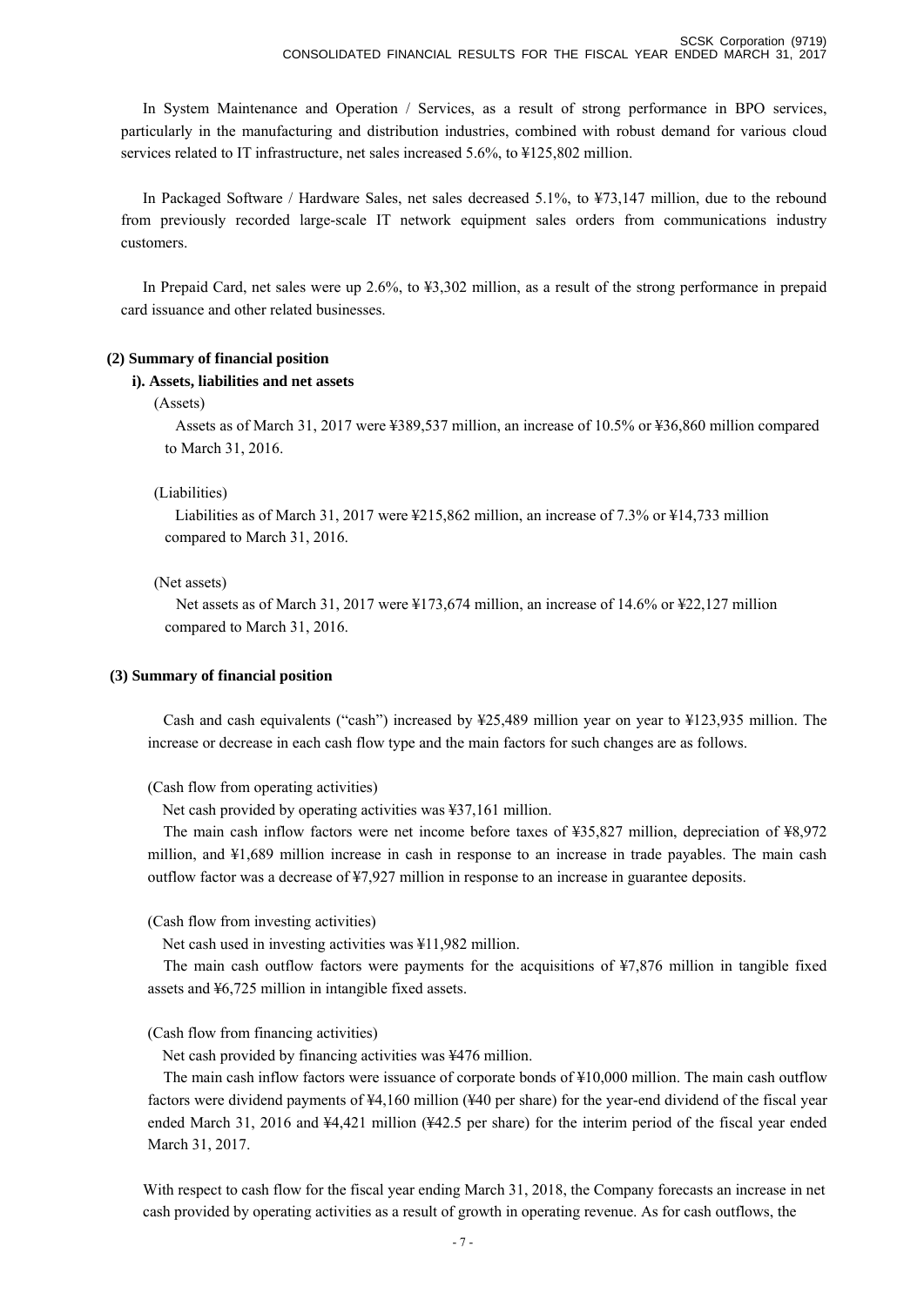Company plans to conduct continuous investment for the expansion of strategic businesses and capital investment for the enhancement of the Company's earnings base while also directing funds to debt repayment, straight bond redemption, and dividend payments.

### **(4) Forecasts for the fiscal year ending March 31, 2018**

In the fiscal year ended March 31, 2017, the Japanese economy displayed a modest recovery trend. However, there is currently a lingering sense of uncertainty with regard to future IT investment trends among customers amidst the opaque political and economic conditions overseas, such as those related to the state of government affairs in the United States and geopolitical risks in the Middle East, East Asia, and other regions.

However, based on recent deal flow and order trends, we project that system investment demand will remain brisk, particularly in the financial industry. In addition, we anticipate a stable operating environment for our various maintenance and operation service businesses in the manufacturing industry, the distribution industry, and other industries.

Our Medium-term Management Plan, which took effect in April 2015, delineates three core strategies for its five-year period. We are, first, to "shift to service-oriented businesses;" second, to "promote strategic businesses that capture the changing times;" and third, to "enter into the second stage of global business expansion." We are aggressively moving forward with measures based on these core strategies to achieve the plan's goals. For the fiscal year ending March 31, 2018, we will continue to steadily advance these core strategies while also focusing on strengthening our management base and improving profitability, most notably by boosting operational quality and increasing productivity. Furthermore, we will capture the currently robust IT investment demand to heighten our earnings capacity while reinforcing earnings foundations by improving the productivity and operational quality of all of our businesses, not only systems development but also maintenance and operation services and system sales.

Reflecting the above outlook and based on the Company's policies, consolidated forecasts for the fiscal year ending March 31, 2018, are as follows.

|                                     | Forecast                              | (YoY)      |
|-------------------------------------|---------------------------------------|------------|
| Consolidated sales                  | $\text{\textsterling}340,000$ million | $(+3.2\%)$ |
| Consolidated operating profit       | $436,000$ million                     | $(+6.8\%)$ |
| Consolidated ordinary profit        | $\text{\#37,000}$ million             | $(+2.4\%)$ |
| Consolidated profit attributable to |                                       |            |
| owners of parent                    | $\text{\#24,500}$ million (-13.9%)    |            |

The above forecasts were created based on economic trends and the market environment as of the day these statements were issued. For various reasons, actual results may differ from the forecasts, and the forecasts may be subject to revision.

# **(5) Basic policy for distribution of earnings and dividends for the fiscal years ended March 31, 2017, and ending March 31, 2018**

In determining dividends, the Company aims to increase returns to shareholders in response to improved consolidated results. In that process, the Company gives comprehensive consideration to its financial position, earnings trends, dividend payout ratio, and reserves for future business investment.

The Company pays dividends twice a year from its surplus: an interim dividend and a year-end dividend. The decision on whether to pay dividends lies with the Board of Directors.

The Company regards the acquisition of treasury shares as one means of returning profits to shareholders, and will consider any such acquisitions taking into account share price trends and above issues as well as shareholder returns to be made via dividend payments.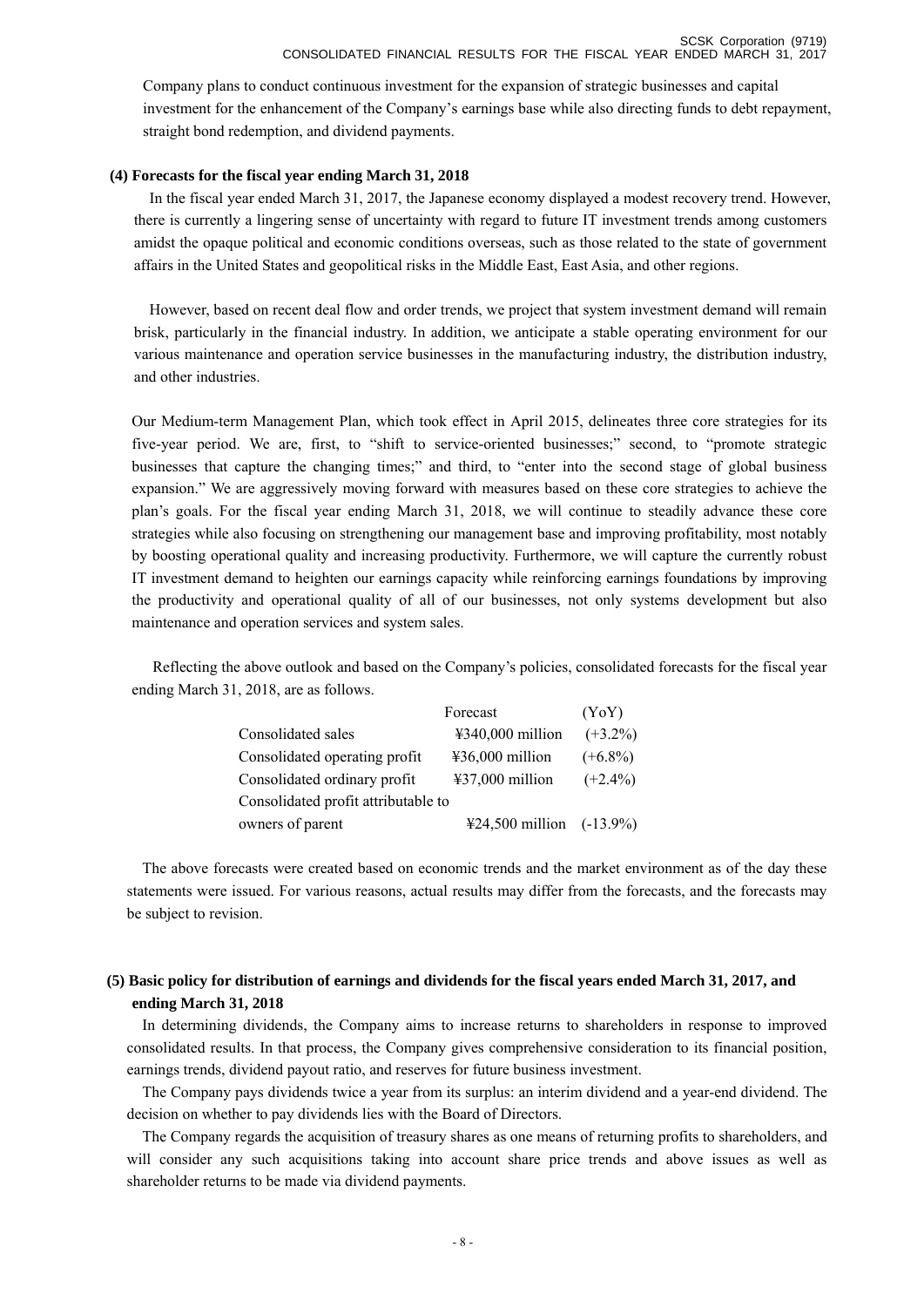For the fiscal year ended March 31, 2017, reflecting results that exceeded our initial target for profit attributable to owners of parent, we will raise our year-end dividend by ¥5.00 per share in comparison to our initial ¥42.50 per share target, making for a year-end dividend of ¥47.50 per share. The total annual dividend, initially estimated at ¥85 per share, will therefore increase by ¥5.00, to ¥90.00 per share.

For the fiscal year ending March 31, 2018, based on our robust financial foundation and an anticipated increase in earnings, we plan to raise our annual dividend for the sixth consecutive year, this time by ¥5 per share, to ¥95.00 per share, comprising an interim dividend of ¥47.50 per share and a year-end dividend of ¥47.50 per share, in line with our efforts to enhance shareholder returns.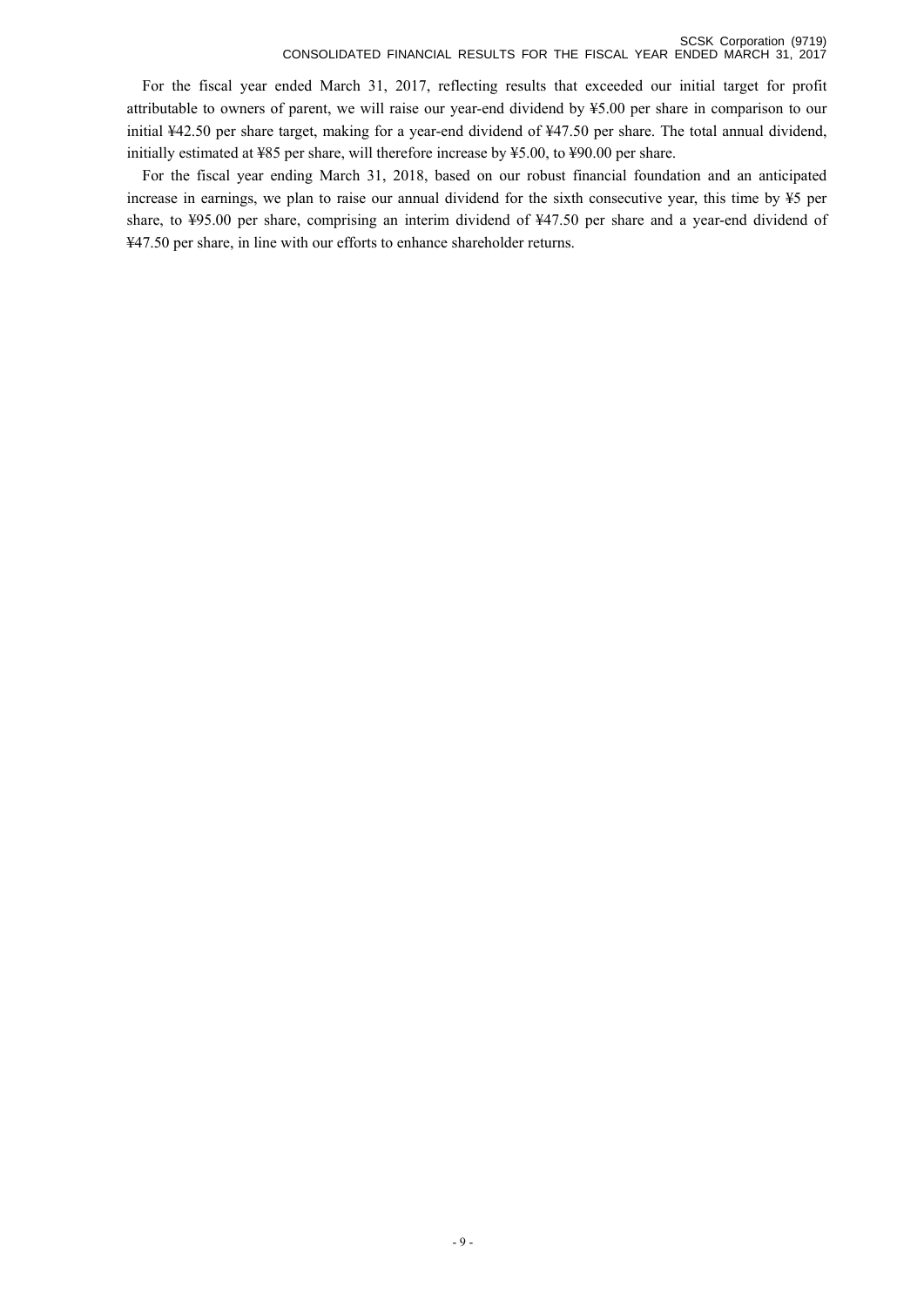# 2. Overview of the Group

 The SCSK Group consists of SCSK, 20 consolidated subsidiaries, 1 equity-method affiliates, and 1 equitymethod non-consolidated affiliate, and offers business service in IT infrastructure, application development, and BPO through collaboration among business segments in Manufacturing Systems, Telecommunication Systems, Distribution Systems, Financial Systems, Business Solutions, Business Services, IT Platform Solutions, Prepaid Card Business, and Other. SCSK's parent company, Sumitomo Corporation, is a major customer. SCSK Group's business segments and major subsidiaries and affiliates are as in the chart below.



(Notes) 1. In each segment except for Prepaid Card Business, the Company and its Group companies engage in business directly with customers, while conducting business that complements intra-Group functions.

2. Affiliated companies are primarily consolidated subsidiaries.

(Listed consolidated subsidiaries)

JIEC Co., Ltd.

VeriServe Corporation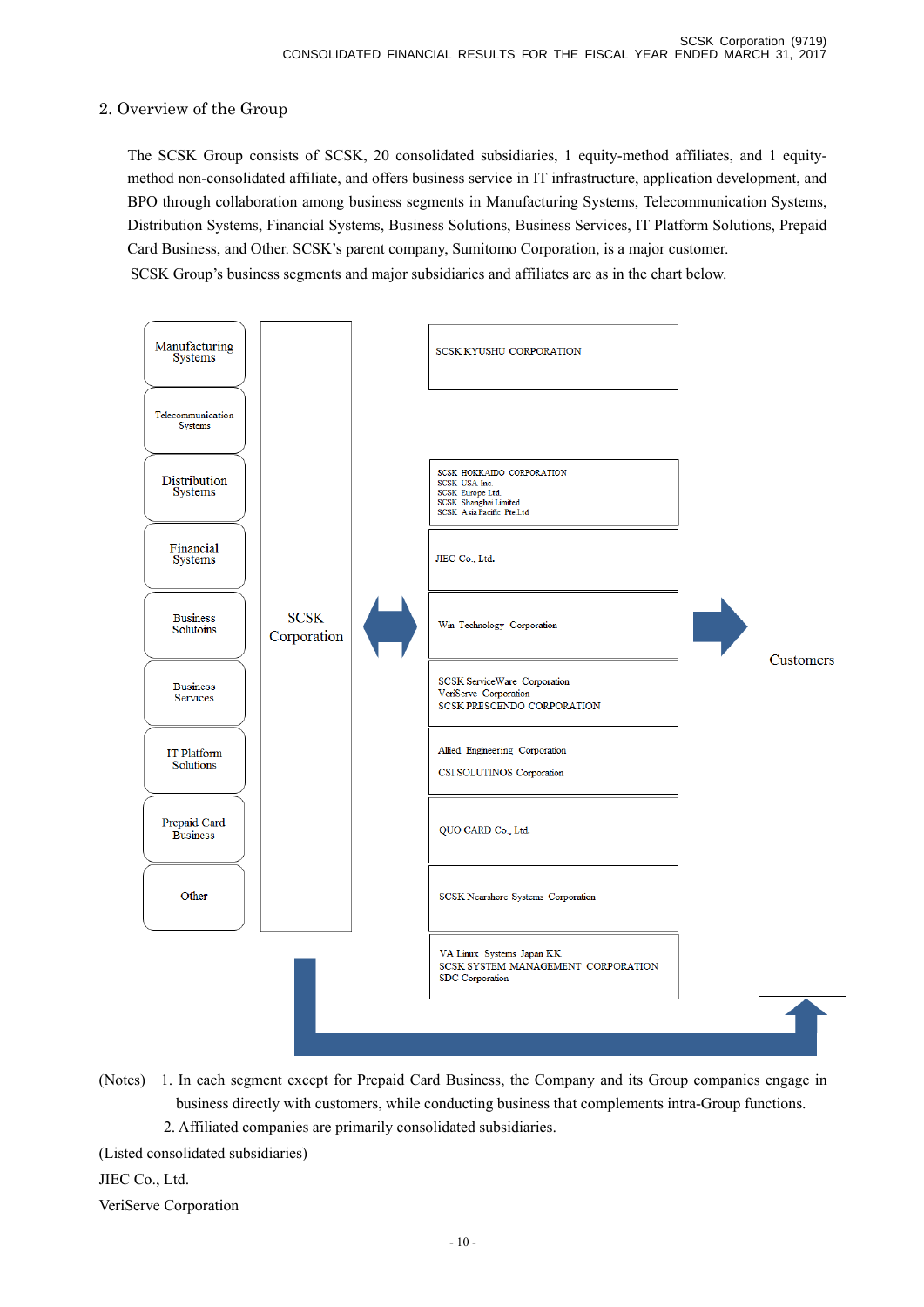### **3. Management Polices**

### **(1) Basic Policy**

The Group's management philosophy consists of its mission to "create our future of dreams" and three promises for achieving this mission: to "respect each other," "provide excellent service utilizing reliable technology," and "sustain growth from a global and future perspective" Based on this management philosophy, we will apply advanced IT services and innovative ideas to resolve the issues faced by our customers and society at large, create new value through IT, and create a future in line with the aspirations of our customers and society. It is through this philosophy that we seek continued growth into the future.

## **(2) Management Goals**

The SCSK Group has identified the following important management goals from the perspective of ensuring stable growth in corporate value through continued business expansion.

- a. Increase operating profit and EPS
- b. Improve operating profit margins and ROE

## **(3) Medium- to Long-term Management Strategy**

The domestic IT market is anticipated to display a sustained trend toward modest growth. At the same time, there will be a rising need to shift from traditional business models, as represented by labor-intensive, contract-type businesses, to service-oriented business models. Such structural changes are occurring as a result of factors including a diversification of customer needs and a paradigm shift from ownership to usage of systems. In addition, the transition to IoT, FinTech, AI, omni-channel retailing, and other digital technologies is stimulating a shift in the nature of customer investment, from traditional investment aimed at operational efficiency to investment aimed at competitiveness augmentations and business reforms utilizing cutting edge-technologies. The Company views these market changes as an opportunity for the proactive pursuit of growth. Seeking to function as strategic IT partners to its customers, SCSK will strive to achieve business growth and improve corporate value together with its customers. We announced our Medium-Term Management Plan in April 2015 to guide these efforts. Under this plan, we are advancing the following three core strategies.

### i). Shift to service-oriented businesses

We are committed to creating, original, high-value-added services that only SCSK can provide and expanding businesses through stable, long-term relationships with customers. In this manner, we will enhance the Company's market competitiveness.

 As part of these efforts, we will expand our existing services by utilizing the technologies and intellectual properties SCSK has accumulated to date. These include various SaaS applications, currently being deployed at retailers, pharmacy chains, and other customers within the distribution industry; "USiZE" brand pay-per-use IT infrastructure provision services; and assorted BPO services, most notably contact centers. In addition, we will grow service-oriented businesses, such as those offering SaaS-type services that combine ProActive (our propriety ERP (comprehensive backbone operations systems) package) solutions and USiZE infrastructure. Initiatives in 2016 included forming a business alliance with Preferred Networks, Inc., and Asian Frontier Co., Ltd., with regard to AI technologies that entails verification tests targeting the non-life insurance industry; launching next-generation contact center services for the distribution industry, where omni-channel needs are particularly high; and creating other new services that utilize SCSK's sophisticated technologies.

 Through these initiatives, we aim to expand our future growth potential. To transition toward a high-growth, highprofitability business structure under our Medium-Term Management Plan, we will accelerate efforts to establish new businesses that target customer needs and to reinforce our ability to propose new solutions.

### ii). Promote strategic businesses that capture the changing times

Effectively using the Company's human resources, technical capabilities, track record, and accumulated know-how, we will focus on growth industries and fields in which we can demonstrate our strengths while prioritizing the allocation of management resources to these areas in order to achieve the strategic expansion of our business while being mindful of the future potential and growth potential of each area.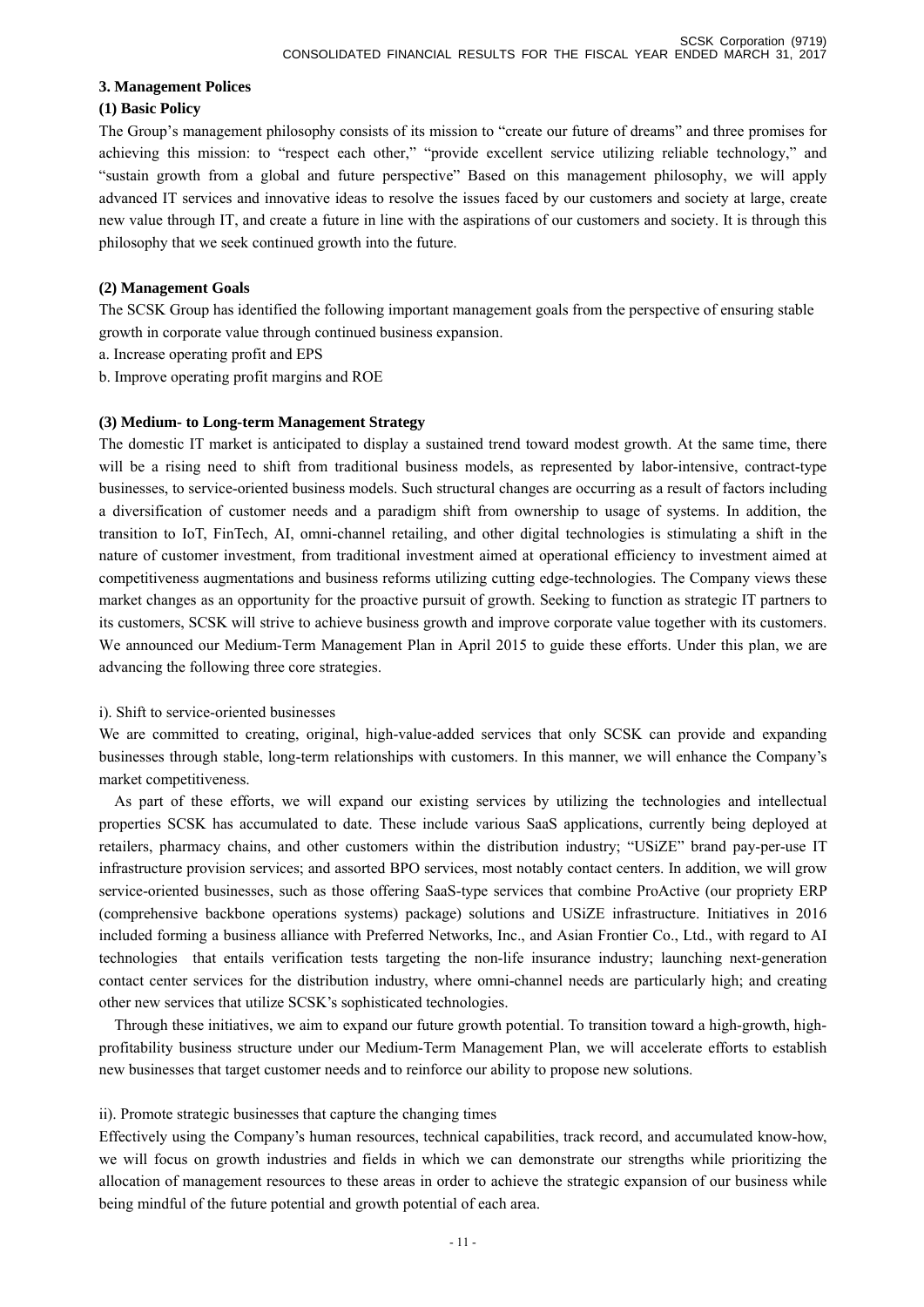In the automotive software business, which serves the automotive industry, for example, the development of software for one model requires large amounts of work and technically advanced processes. There has also been a rapid drive to achieve compliance with global standards. Within this environment, in a move to be the No. 1 vendor and provider of global standard-compatible operating systems (OSs) and middleware for automotive software development, known as basic software (BSW), we will significantly expand related staff sizes and actively conduct business investments for research and development and business promotion.

 Since November 2014, we have been taking part in a strategic business alliance through which our automotive software systems business and six IT companies dealing with automotive embedded software each apply their particular expertise to support the electronic control unit (ECU)\* software development efforts of Japanese automakers and their suppliers, an initiative that is promoting our business related to AUTOSAR (AUTomotive Open System ARchitecture), a global standard automotive software. As one success of this effort, in October 2015 we began providing QINeS-BSW, a domestically produced BSW for automotive applications that features our proprietary, real time, AUTOSAR-compliant OS, and related services.

### iii). Enter into the second stage of global business expansion

The Company defines the "greater Japanese market" as the market encompassing the IT service demand accompanying the overseas expansion of customers; in other words, all demands for IT services arising from the overseas expansion of Japanese companies that principally conduct business activities in Japan.

 The Company has effectively used the experience and know-how it has developed through the provision of IT support for the global expansion of many customers, including the Sumitomo Corporation Group, to implement a global strategy of providing high-quality support based on Japanese standards to the greater Japanese market in order to increase the ratio of sales from its global business. Going forward, we will enhance our overseas capabilities in the strategic business areas set forth in the basic strategies of the Medium-Term Management Plan, such as the automotive software business and businesses aimed at large financial institutions, in order to further expand our global business.

 Demand for IT services in global fields is on the rise among large financial institutions developing global operations, and this trend is particularly pronounced in Asia. We intend to enhance our ability to provide flexible responses to such needs by working to increase our organizational presence in this region and also considering—and, if appropriate, entering into or stepping up—collaborative arrangements with domestic financial institutions capable of dependably meeting the needs of our customers and local firms with financial expertise.

As we implement these basic strategies, we will also work to further reinforce our operating base by enhancing operational quality through the promotion of Companywide development standards and the strengthening of our project management capabilities while raising operational efficiency through the efficient utilization of offices and reforms to operational processes. We also seek to win further trust from our customers and shareholders by continuing to develop internal, Groupwide management structures in such areas as internal control, risk management, compliance, and security management.

The Company is moving ahead with efforts to enhance its workplace environment centered around working style reforms and health and productivity management. These efforts are being advanced through unique SCSK initiatives, including the Smart Work Challenge 20 program, a working style reform program that focuses on reducing overtime and encouraging employees to take their paid vacation days, and the *Kenko Waku Waku Mileage* program, through which employees are encouraged to strive toward health-related improvement, with special incentive bonuses for those who attain their goals.

 We are also committed to ensuring that we provide a workplace environment that enables all employees to work while exercising their skills and their individuality, regardless of age, gender, disability, or nationality, and we are continually establishing and deploying systems to this end. For example, we have introduced a discretionary work system to allow for working styles and attitude reforms that are not restricted by work hours as well as a flex-time system and a telecommuting system for supporting working styles aligned with employees' life stages. We also offer full employment up to age 65 and robust childcare and nursing care systems as well as career support programs that help female employees play an active role in the workplace.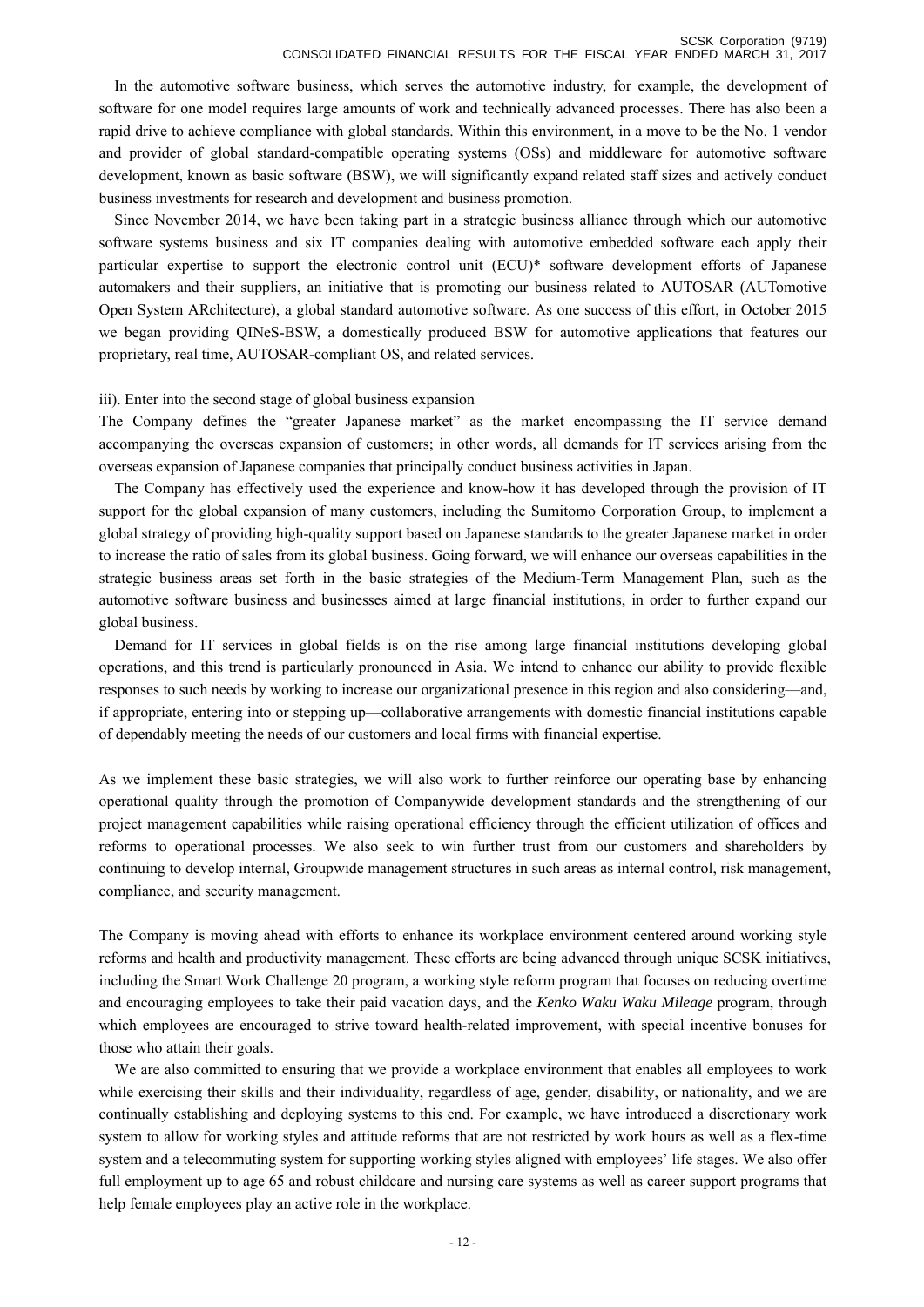#### SCSK Corporation (9719) CONSOLIDATED FINANCIAL RESULTS FOR THE FISCAL YEAR ENDED MARCH 31, 2017

 These efforts and their results have received a wide range of external recognition. For example, the Company has placed among the top companies in Nikkei Inc.'s surveys of companies that fully exercise their employees' potential for three consecutive years beginning with 2014. In addition, the Company was presented with the Prime Minister's Award in the FY2015 Awards for Companies in which Women Shine and has continued to be included in the Nadeshiko Brand and Health & Productivity Stock selections, which are jointly sponsored by the Ministry of Economy, Trade and Industry and the Tokyo Stock Exchange. Furthermore, SCSK received an award in the first Awards for Comfortable and Productive Companies and Workplaces sponsored by the Ministry of Health, Labour and Welfare in the fiscal year ended March 31, 2017.

 At SCSK, we are advancing working style reform efforts under the belief that this generates a virtuous cycle. Specifically, the value brought about by each employee that works with enthusiasm leads to the creation of new value for customers and subsequent growth and solid results for SCSK, making it possible to return the Company's profits to its stakeholders. Through these measures, SCSK is aiming to fulfill its corporate mission—"create our future of dreams"—together with its stakeholders.

\* A generic term for an embedded system that controls one or more electrical systems/subsystems within a motor vehicle

# **4. Basic Policy on the Selection of Accounting Standards**

For its accounting standards, the Group applies J-GAAP to ensure that its consolidated financial statements can be compared across time and with other companies in the same industry in Japan.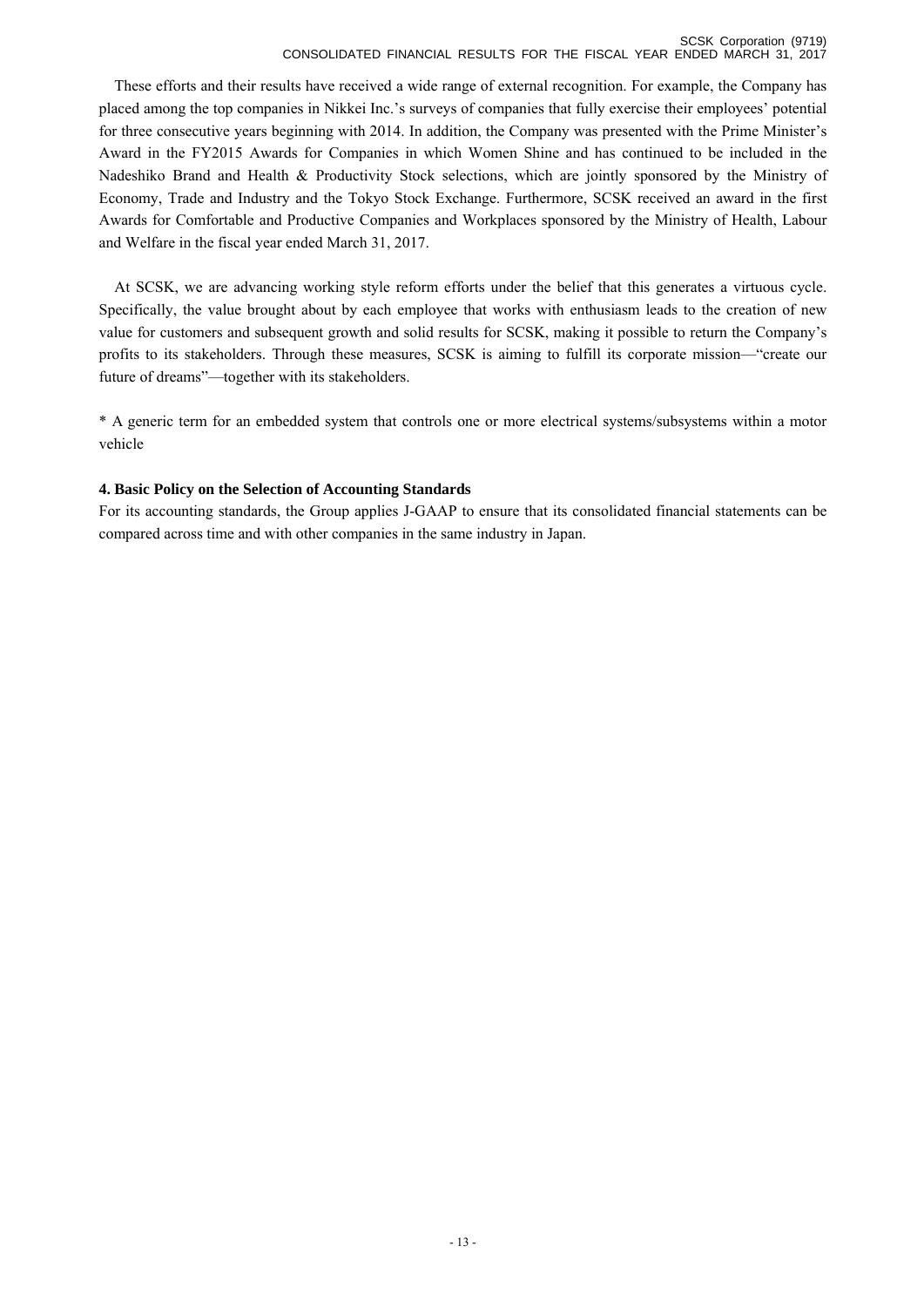# **5. Consolidated Financial Statements**

 **(1) Consolidated Balance Sheets** 

|                                         |                     | (Millions of yen)   |
|-----------------------------------------|---------------------|---------------------|
|                                         | As of Mar. 31, 2016 | As of Mar. 31, 2017 |
| <b>ASSETS</b>                           |                     |                     |
| Current assets                          |                     |                     |
| Cash and deposits                       | 20,840              | 27,363              |
| Notes and accounts receivable - trade   | 63,373              | 65,764              |
| Lease receivables and investment assets | 458                 | 378                 |
| Securities                              | 800                 |                     |
| Operational investment securities       | 10,110              | 6,056               |
| Merchandise and finished goods          | 5,373               | 6,779               |
| Work in process                         | 752                 | 341                 |
| Raw materials and supplies              | 53                  | 50                  |
| Deferred tax assets                     | 7,392               | 7,602               |
| Deposits paid                           | 79,004              | 98,171              |
| Guarantee deposits                      | 37,443              | 45,359              |
| Other                                   | 12,613              | 14,486              |
| Allowance for doubtful accounts         | $-41$               | $-47$               |
| Total current assets                    | 238,175             | 272,306             |
| Non-current assets                      |                     |                     |
| Property, plant and equipment           |                     |                     |
| Buildings and structures, net           | 34,119              | 34,863              |
| Tools, furniture and fixtures, net      | 7,632               | 7,759               |
| Land                                    | 20,583              | 19,821              |
| Leased assets, net                      | 1,261               | 1,580               |
| Construction in progress                | 3,271               | 4,518               |
| Other, net                              |                     |                     |
| Total property, plant and equipment     | 66,872              | 68,546              |
| Intangible assets                       |                     |                     |
| Goodwill                                | 232                 | 133                 |
| Other                                   | 8,297               | 11,691              |
| Total intangible assets                 | 8,529               | 11,825              |
| Investments and other assets            |                     |                     |
| Investment securities                   | 8,075               | 9,564               |
| Long-term prepaid expenses              | 1,242               | 1,220               |
| Net defined benefit asset               | 10                  | 13                  |
| Lease and guarantee deposits            | 6,855               | 6,889               |
| Deferred tax assets                     | 21,969              | 18,248              |
| Other                                   | 1,256               | 1,046               |
| Allowance for doubtful accounts         | $-311$              | $-124$              |
| Total investments and other assets      | 39,098              | 36,857              |
| Total non-current assets                | 114,500             | 117,230             |
| Total assets                            | 352,676             | 389,537             |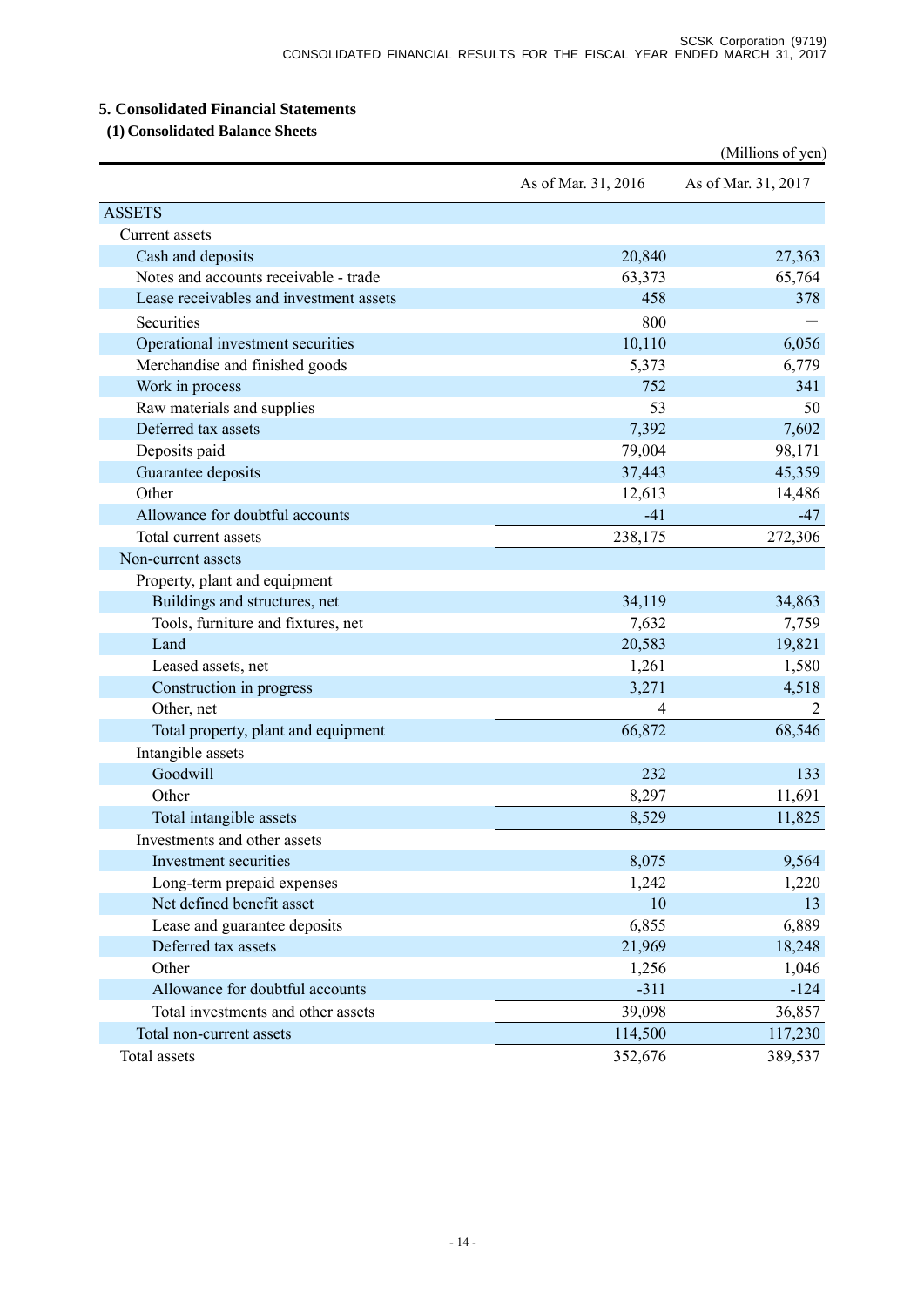SCSK Corporation (9719) CONSOLIDATED FINANCIAL RESULTS FOR THE FISCAL YEAR ENDED MARCH 31, 2017

(Millions of yen)

|                                                       | As of Mar. 31, 2016 | As of Mar. 31, 2017 |
|-------------------------------------------------------|---------------------|---------------------|
| <b>LIABILITIES</b>                                    |                     |                     |
| <b>Current liabilities</b>                            |                     |                     |
| Notes and accounts payable - trade                    | 19,679              | 21,362              |
| Short-term loans payable                              | 10,000              | 10,000              |
| Current portion of bonds                              |                     | 15,000              |
| Current portion of long-term loans payable            | 5,000               | 10,000              |
| Lease obligations                                     | 980                 | 988                 |
| Income taxes payable                                  | 3,725               | 2,262               |
| Provision for bonuses                                 | 6,275               | 6,418               |
| Provision for directors' bonuses                      | 258                 | 195                 |
| Provision for loss on construction contracts          | 984                 | 50                  |
| Deposits received of prepaid cards                    | 83,788              | 91,828              |
| Other                                                 | 25,562              | 25,814              |
| Total current liabilities                             | 156,255             | 183,919             |
| Non-current liabilities                               |                     |                     |
| Bonds payable                                         | 25,000              | 20,000              |
| Long-term loans payable                               | 10,000              | 5,000               |
| Lease obligations                                     | 1,435               | 1,667               |
| Provision for directors' retirement benefits          | 24                  | 20                  |
| Net defined benefit liability                         | 5,759               | 2,359               |
| Asset retirement obligations                          | 2,056               | 2,278               |
| Long-term lease and guarantee deposited               | 526                 | 532                 |
| Other                                                 | 72                  | 84                  |
| Total non-current liabilities                         | 44,873              | 31,943              |
| <b>Total liabilities</b>                              | 201,129             | 215,862             |
| <b>NET ASSETS</b>                                     |                     |                     |
| Shareholders' equity                                  |                     |                     |
| Capital stock                                         | 21,152              | 21,152              |
| Capital surplus                                       | 3,054               | 3,047               |
| Retained earnings                                     | 131,886             | 151,722             |
| Treasury shares                                       | $-8,444$            | $-8,425$            |
| Total shareholders' equity                            | 147,649             | 167,497             |
| Accumulated other comprehensive income                |                     |                     |
| Valuation difference on available-for-sale securities | 1,556               | 2,308               |
| Deferred gains or losses on hedges                    | $-89$               | $-5$                |
| Foreign currency translation adjustment               | 169                 | $-73$               |
| Remeasurements of defined benefit plans               | $-3,866$            | $-2,829$            |
| Total accumulated other comprehensive income          | $-2,229$            | $-599$              |
| Subscription rights to shares                         | 88                  | 70                  |
| Non-controlling interests                             | 6,038               | 6,706               |
| Total net assets                                      | 151,546             | 173,674             |
| Total liabilities and net assets                      | 352,676             | 389,537             |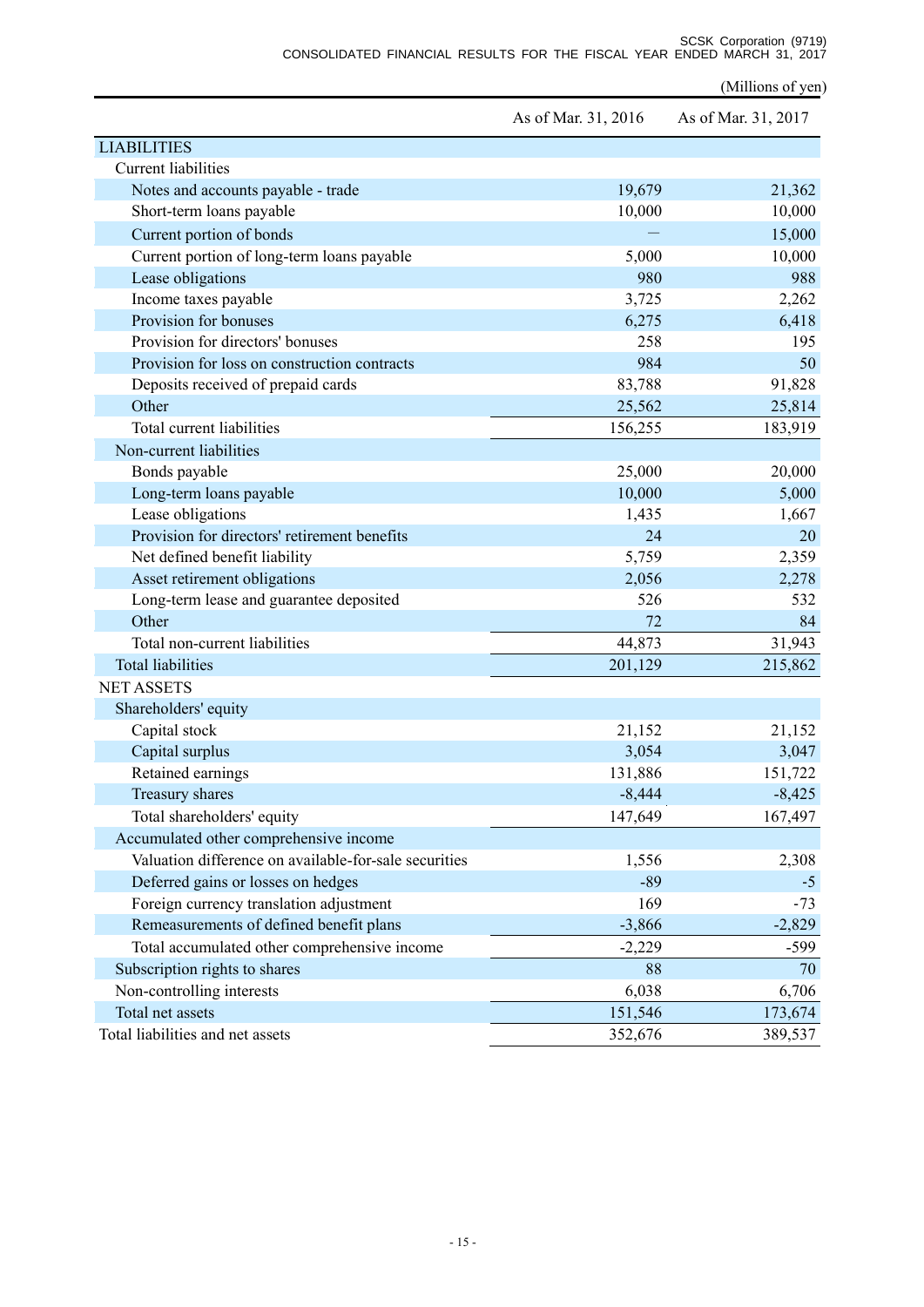# **(2) Consolidated Statements of Income and Comprehensive Income**

# **Consolidated Statements of Income**

|                                                        |                                       | (Millions of yen)                     |
|--------------------------------------------------------|---------------------------------------|---------------------------------------|
|                                                        | From Apr. 1, 2015<br>to Mar. 31, 2016 | From Apr. 1, 2016<br>to Mar. 31, 2017 |
| Net sales                                              | 323,945                               | 329,303                               |
| Cost of sales                                          | 245,923                               | 247,548                               |
| Gross profit                                           | 78,021                                | 81,754                                |
| Selling, general and administrative expenses           | 46,235                                | 48,040                                |
| Operating profit                                       | 31,785                                | 33,714                                |
| Non-operating income                                   |                                       |                                       |
| Interest income                                        | 99                                    | 68                                    |
| Dividend income                                        | 60                                    | 67                                    |
| Share of profit of entities accounted for using equity |                                       |                                       |
| method                                                 | 344                                   | 477                                   |
| Gain on sales of investment securities                 | 89                                    | 375                                   |
| Hoard profit of prepaid card                           | 1,376                                 | 1,564                                 |
| Other                                                  | 310                                   | 176                                   |
| Total non-operating income                             | 2,279                                 | 2,729                                 |
| Non-operating expenses                                 |                                       |                                       |
| Interest expenses                                      | 197                                   | 162                                   |
| Bond issuance cost                                     | 48                                    | 48                                    |
| Other                                                  | 209                                   | 111                                   |
| Total non-operating expenses                           | 455                                   | 322                                   |
| Ordinary profit                                        | 33,610                                | 36,121                                |
| Extraordinary income                                   |                                       |                                       |
| Gain on sales of non-current assets                    | $\mathbf{1}$                          | 15                                    |
| Gain on sales of investment securities                 | 159                                   | 671                                   |
| Total extraordinary income                             | 160                                   | 686                                   |
| <b>Extraordinary</b> losses                            |                                       |                                       |
| Loss on retirement of non-current assets               | 87                                    | 80                                    |
| Loss on sales of non-current assets                    | 14                                    | 34                                    |
| Impairment loss                                        | 356                                   | 37                                    |
| Loss on valuation of investment securities             |                                       | 7                                     |
| Loss on sales of membership                            |                                       | $\boldsymbol{0}$                      |
| Loss on valuation of membership                        | $\overline{2}$                        | 3                                     |
| Office transfer related expenses                       | 374                                   |                                       |
| Compensation expenses                                  | 76                                    | 816                                   |
| Total extraordinary losses                             | 912                                   | 980                                   |
| Profit before income taxes                             | 32,858                                | 35,827                                |
| Income taxes - current                                 | 4,151                                 | 3,875                                 |
| Income taxes - deferred                                | 964                                   | 2,679                                 |
| Total income taxes                                     | 5,116                                 | 6,554                                 |
| Profit                                                 | 27,742                                | 29,273                                |
| Profit attributable to non-controlling interests       | 786                                   | 814                                   |
| Profit attributable to owners of parent                | 26,956                                | 28,458                                |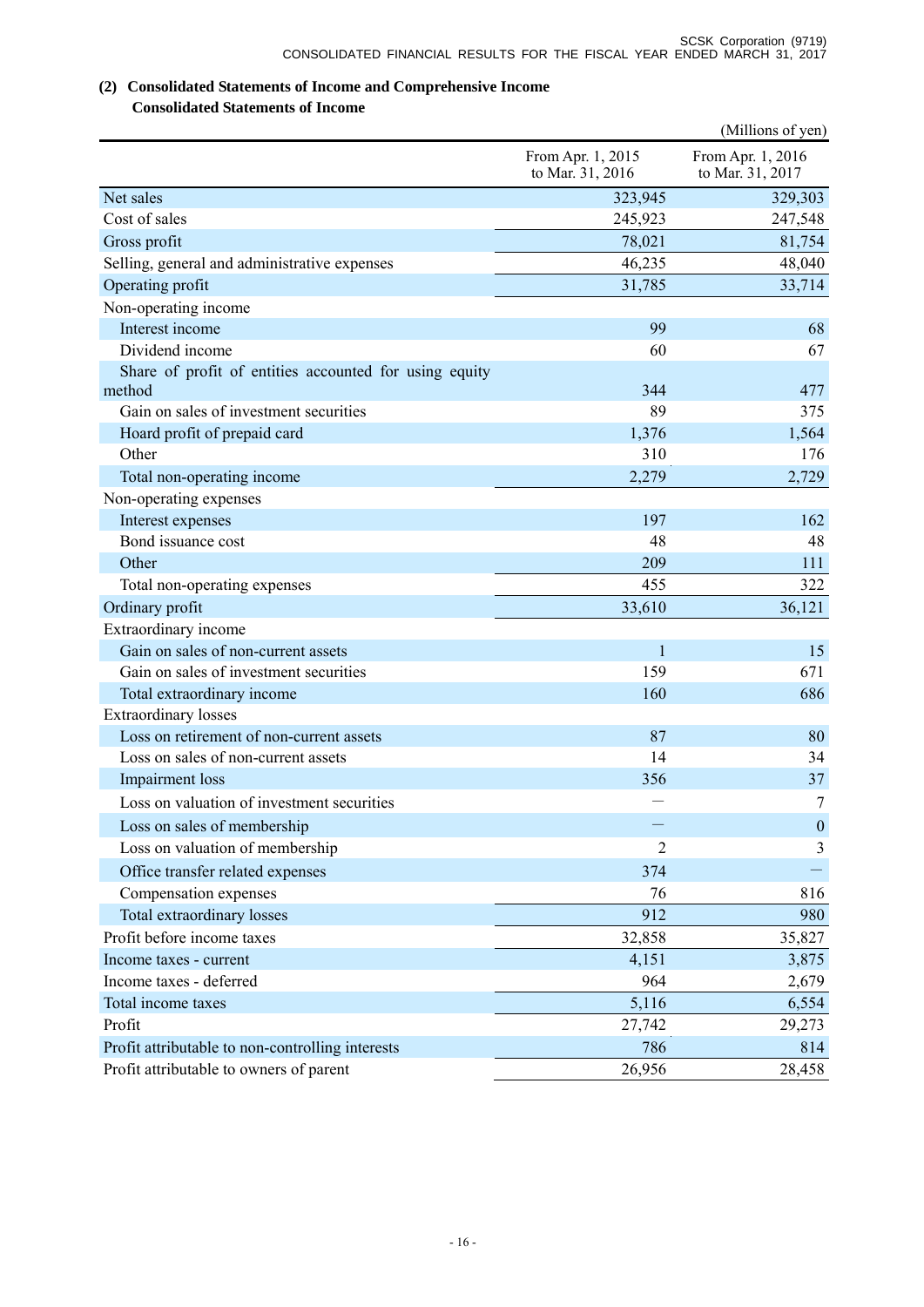# (2). **Consolidated Statements of Comprehensive Income**

|                                                                                      |                                       | (Millions of yen)                     |
|--------------------------------------------------------------------------------------|---------------------------------------|---------------------------------------|
|                                                                                      | From Apr. 1, 2015<br>to Mar. 31, 2016 | From Apr. 1, 2016<br>to Mar. 31, 2017 |
| Profit                                                                               | 27,742                                | 29,273                                |
| Other comprehensive income                                                           |                                       |                                       |
| Valuation difference on available-for-sale securities                                | $-915$                                | 745                                   |
| Deferred gains or losses on hedges                                                   | $-73$                                 | 84                                    |
| Foreign currency translation adjustment                                              | $-160$                                | $-229$                                |
| Remeasurements of defined benefit plans, net of tax                                  | $-6,828$                              | 1,051                                 |
| Share of other comprehensive income of entities<br>accounted for using equity method | $-115$                                | $-0$                                  |
| Total other comprehensive income                                                     | $-8,092$                              | 1,650                                 |
| Comprehensive income                                                                 | 19,650                                | 30,923                                |
| Comprehensive income attributable to                                                 |                                       |                                       |
| Comprehensive income attributable to owners of parent                                | 19,175                                | 30,088                                |
| Comprehensive income attributable to non-controlling                                 |                                       |                                       |
| interests                                                                            | 474                                   | 835                                   |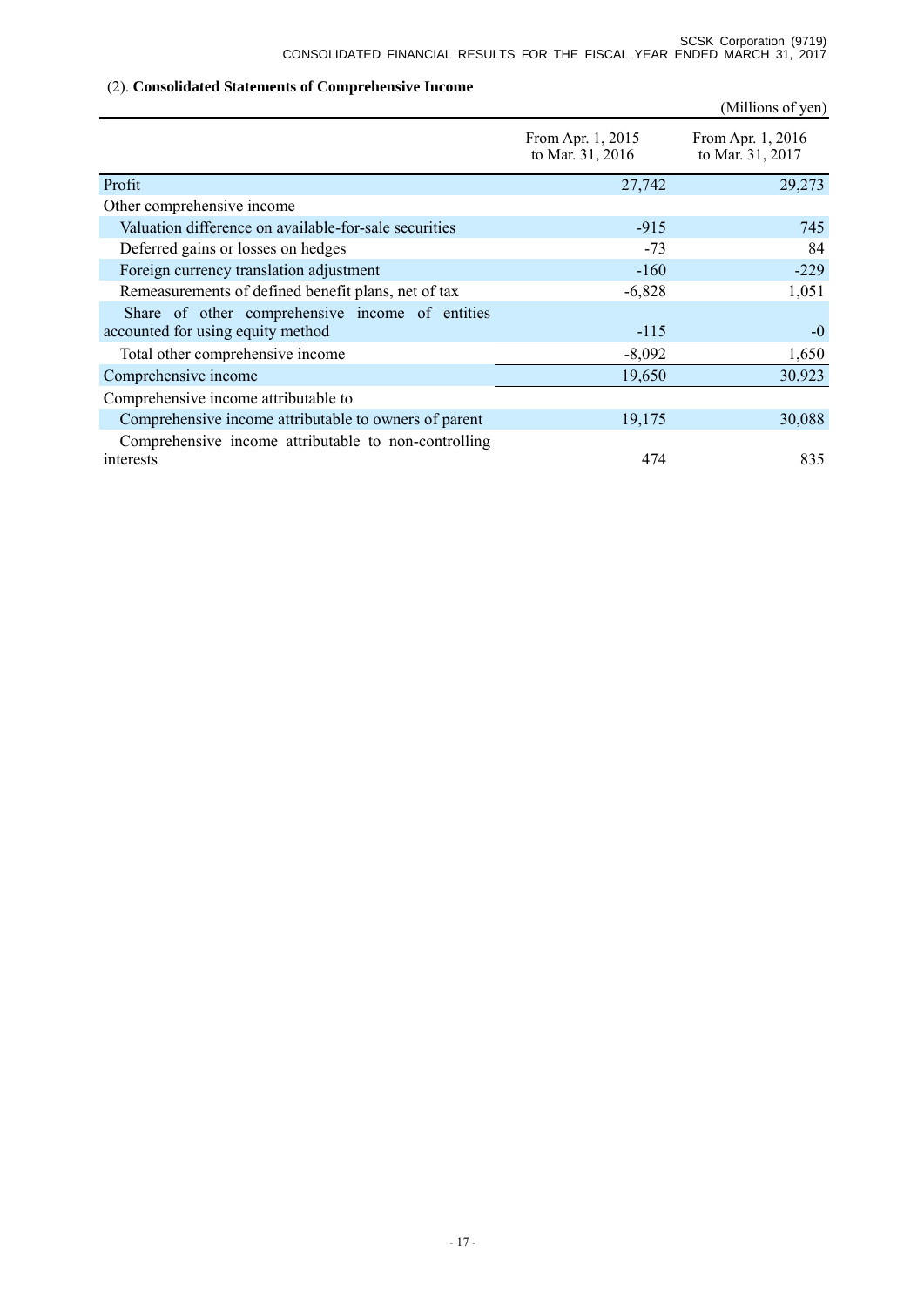# **(3) Consolidated Statements of Change in Net Assets**

Previous fiscal year (April 1, 2015- March 31, 2016)

| (Millions of yen)                                                                                                                            |               |                 |                      |                 |                               |
|----------------------------------------------------------------------------------------------------------------------------------------------|---------------|-----------------|----------------------|-----------------|-------------------------------|
|                                                                                                                                              |               |                 | Shareholders' equity |                 |                               |
|                                                                                                                                              | Capital stock | Capital surplus | Retained earnings    | Treasury shares | Total shareholders'<br>equity |
| Balance at April<br>1,2015                                                                                                                   | 21,152        | 3,054           | 111,171              | $-8,471$        | 126,907                       |
| Changes of items<br>during period                                                                                                            |               |                 |                      |                 |                               |
| Dividends of<br>surplus                                                                                                                      |               |                 | $-6,240$             |                 | $-6,240$                      |
| Profit<br>attributable to<br>owners of parent                                                                                                |               |                 | 26,956               |                 | 26,956                        |
| Change in<br>ownership<br>interest of parent<br>due to<br>transactions with<br>non-controlling<br>interests                                  |               | 7               |                      |                 | $\boldsymbol{7}$              |
| $\overline{of}$<br>Purchase<br>treasury shares                                                                                               |               |                 |                      | $-22$           | $-22$                         |
| of<br>Disposal<br>treasury shares                                                                                                            |               | $-7$            |                      | 42              | 34                            |
| Change<br>in<br>treasury<br>shares<br>arising<br>from<br>change in equity<br>entities<br>in<br>for<br>accounted<br>using<br>equity<br>method |               |                 |                      | $\tau$          | $\boldsymbol{7}$              |
| Change of scope<br>of equity method                                                                                                          |               |                 |                      |                 |                               |
| Net changes of<br>items other than<br>shareholders'<br>equity                                                                                |               |                 |                      |                 |                               |
| Total changes of<br>during<br>items<br>period                                                                                                |               | $-0$            | 20,715               | 26              | 20,742                        |
| Balance<br>at<br>March 31, 2016                                                                                                              | 21,152        | 3,054           | 131,886              | $-8,444$        | 147,649                       |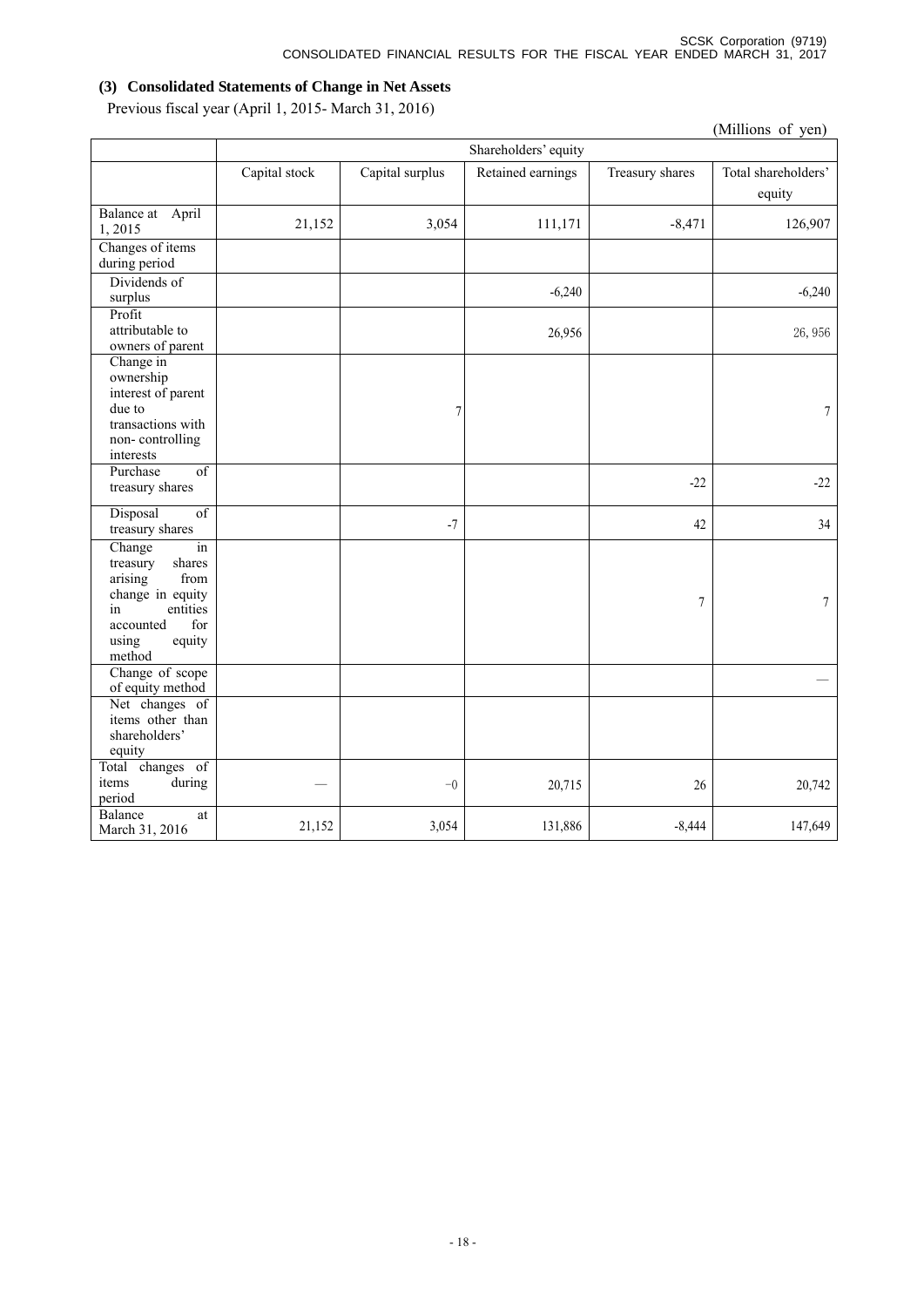#### SCSK Corporation (9719) CONSOLIDATED FINANCIAL RESULTS FOR THE FISCAL YEAR ENDED MARCH 31, 2017

|                                                                                                                                  |                                                                       |                                             |                                                      |                                                      |                                                               |                                     |                                  | (Millions of yen)   |
|----------------------------------------------------------------------------------------------------------------------------------|-----------------------------------------------------------------------|---------------------------------------------|------------------------------------------------------|------------------------------------------------------|---------------------------------------------------------------|-------------------------------------|----------------------------------|---------------------|
|                                                                                                                                  | Accumulated other comprehensive income                                |                                             |                                                      |                                                      |                                                               |                                     |                                  |                     |
|                                                                                                                                  | Valuation<br>difference<br>on<br>available-<br>for-sale<br>securities | Deferred<br>gains or<br>losses on<br>hedges | Foreign<br>currency<br>translation<br>adjustmen<br>t | Remeasur<br>ements of<br>defined<br>benefit<br>plans | Total<br>accumulat<br>ed other<br>comprehe<br>nsive<br>income | Subscription<br>rights to<br>shares | Non-<br>controlling<br>interests | Total net<br>assets |
| Balance at<br>April 1, 2015                                                                                                      | 2,520                                                                 | $-16$                                       | 361                                                  | 2,684                                                | 5,550                                                         | 106                                 | 5,971                            | 138,536             |
| Changes of<br>items during<br>period                                                                                             |                                                                       |                                             |                                                      |                                                      |                                                               |                                     |                                  |                     |
| Dividends of<br>surplus                                                                                                          |                                                                       |                                             |                                                      |                                                      |                                                               |                                     |                                  | $-6,240$            |
| Profit<br>attributable to<br>owners of<br>parent                                                                                 |                                                                       |                                             |                                                      |                                                      |                                                               |                                     |                                  | 26,956              |
| Change in<br>ownership<br>interest of<br>parent due to<br>transactions<br>with non-<br>controlling<br>interests                  |                                                                       |                                             |                                                      |                                                      |                                                               |                                     |                                  | 7                   |
| $\overline{of}$<br>Purchase<br>treasury<br>shares                                                                                |                                                                       |                                             |                                                      |                                                      |                                                               |                                     |                                  | $-22$               |
| $\overline{of}$<br>Disposal<br>treasury<br>shares                                                                                |                                                                       |                                             |                                                      |                                                      |                                                               |                                     |                                  | 34                  |
| Change<br>in<br>treasury<br>shares arising<br>from change<br>in equity in<br>entities<br>accounted for<br>using equity<br>method |                                                                       |                                             |                                                      |                                                      |                                                               |                                     |                                  | 7                   |
| Change of<br>$\sigma f$<br>scope<br>equity<br>method                                                                             |                                                                       |                                             |                                                      |                                                      |                                                               |                                     |                                  |                     |
| Net changes<br>of items other<br>than<br>shareholders'<br>equity                                                                 | $-963$                                                                | $-73$                                       | $-192$                                               | $-6,550$                                             | $-7,780$                                                      | $-18$                               | 66                               | $-7,731$            |
| changes<br>Total<br>of items during<br>period                                                                                    | $-963$                                                                | $-73$                                       | $-192$                                               | $-6,550$                                             | $-7,780$                                                      | $-18$                               | 66                               | 13,010              |
| Balance<br>at<br>March 31, 2016                                                                                                  | 1,556                                                                 | $-89$                                       | 169                                                  | $-3,866$                                             | $-2,229$                                                      | $88\,$                              | 6,038                            | 151,546             |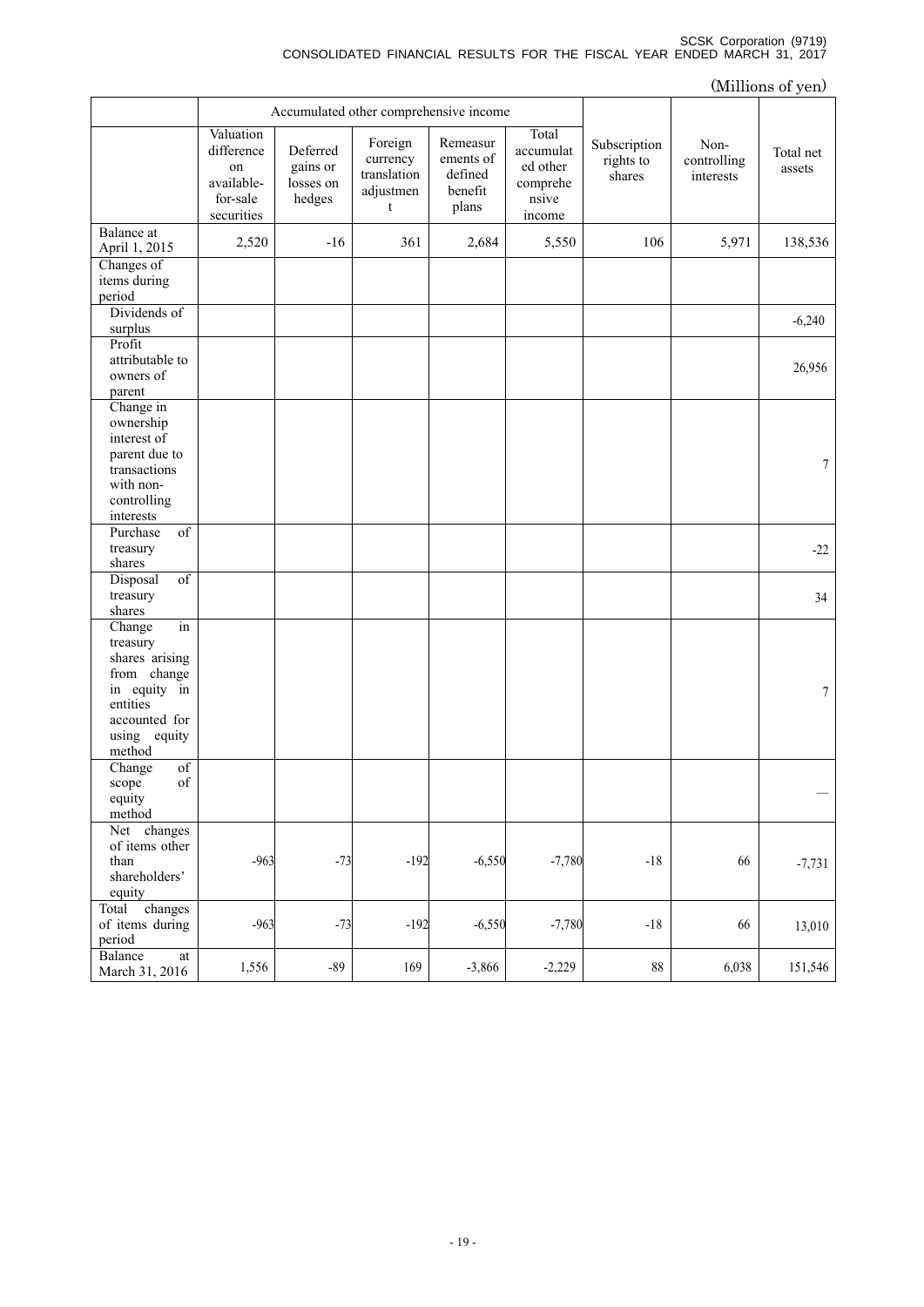Fiscal year under review (April 1, 2016- March 31, 2017)

|                                                                                                                               |               |                 |                      |                 | (Millions of yen)                |
|-------------------------------------------------------------------------------------------------------------------------------|---------------|-----------------|----------------------|-----------------|----------------------------------|
|                                                                                                                               |               |                 | Shareholders' equity |                 |                                  |
|                                                                                                                               | Capital stock | Capital surplus | Retained earnings    | Treasury shares | Total<br>shareholders'<br>equity |
| Balance at April 1,<br>2016<br>Changes of items<br>during period                                                              | 21,152        | 3,054           | 131,886              | $-8,444$        | 147,649                          |
| Dividends of surplus                                                                                                          |               |                 | $-8,582$             |                 | $-8,582$                         |
| Profit attributable to<br>owners of parent                                                                                    |               |                 | 28,458               |                 | 28,458                           |
| Change in<br>ownership interest<br>of parent due to<br>transactions with<br>non-controlling<br>interests                      |               | $-0$            |                      |                 | $-0$                             |
| Purchase of treasury<br>shares                                                                                                |               |                 |                      | $-10$           | $-10$                            |
| Disposal of treasury<br>shares                                                                                                |               | $-6$            |                      | 27              | 20                               |
| Change in treasury<br>shares arising from<br>change in equity in<br>entities<br>accounted<br>using<br>for<br>equity<br>method |               |                 |                      | $\overline{c}$  | $\overline{2}$                   |
| Change of scope of<br>equity method                                                                                           |               |                 | $-40$                |                 | $-40$                            |
| of<br>changes<br>Net<br>other than<br>items<br>shareholders' equity                                                           |               |                 |                      |                 |                                  |
| Total changes of items<br>during period                                                                                       |               | $-7$            | 19,835               | 18              | 19,847                           |
| Balance at<br>March<br>31, 2017                                                                                               | 21,152        | 3,047           | 151,722              | $-8,425$        | 167,497                          |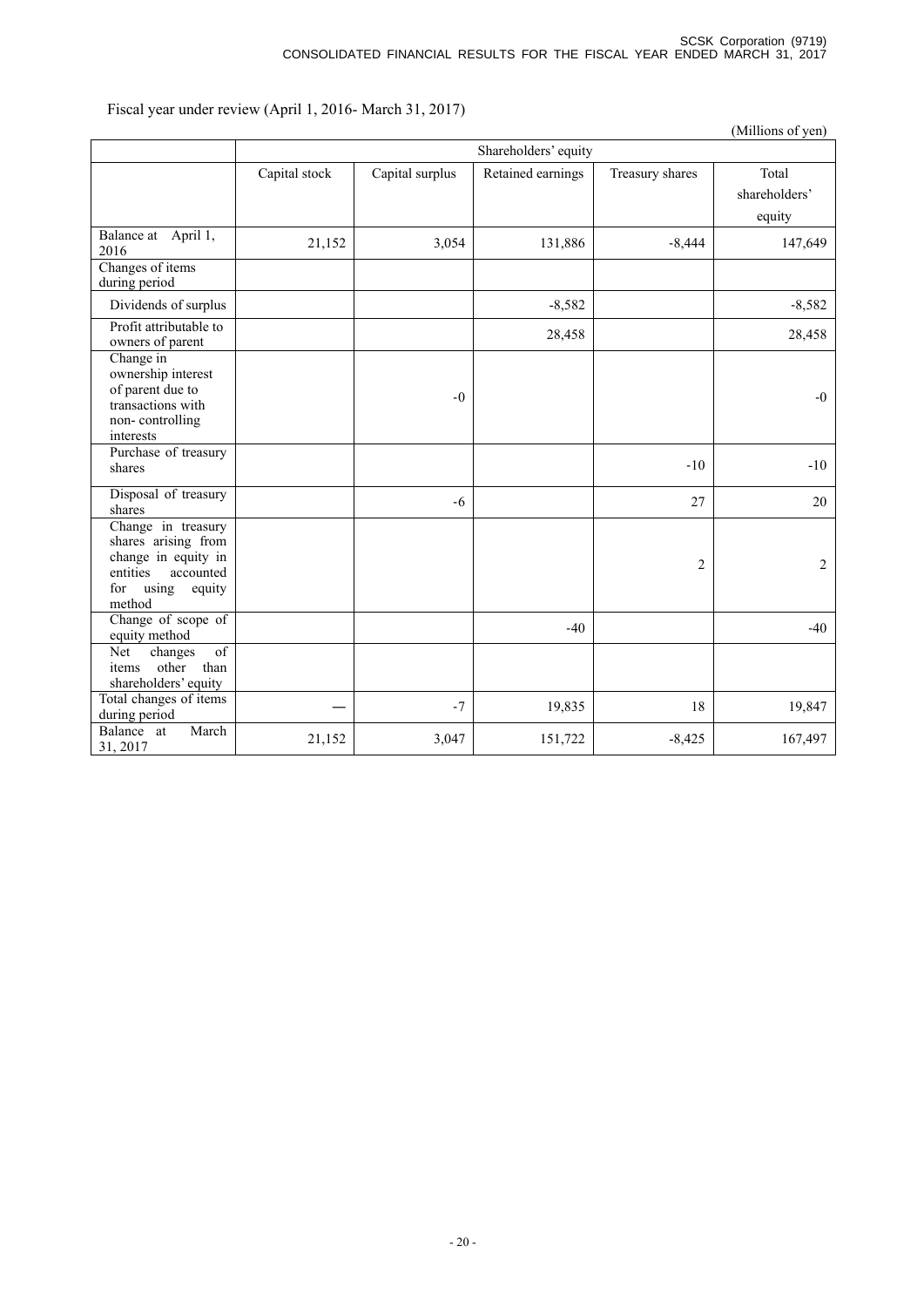### SCSK Corporation (9719) CONSOLIDATED FINANCIAL RESULTS FOR THE FISCAL YEAR ENDED MARCH 31, 2017

|                                                                                                                                                 |                                                                       |                                             |                                                      |                                                      |                                                               |                                     |                                  | (Millions of yen)   |
|-------------------------------------------------------------------------------------------------------------------------------------------------|-----------------------------------------------------------------------|---------------------------------------------|------------------------------------------------------|------------------------------------------------------|---------------------------------------------------------------|-------------------------------------|----------------------------------|---------------------|
|                                                                                                                                                 | Accumulated other comprehensive income                                |                                             |                                                      |                                                      |                                                               |                                     |                                  |                     |
|                                                                                                                                                 | Valuation<br>difference<br>on<br>available-<br>for-sale<br>securities | Deferred<br>gains or<br>losses on<br>hedges | Foreign<br>currency<br>translation<br>adjustmen<br>t | Remeasur<br>ements of<br>defined<br>benefit<br>plans | Total<br>accumulat<br>ed other<br>comprehe<br>nsive<br>income | Subscription<br>rights to<br>shares | Non-<br>controlling<br>interests | Total net<br>assets |
| Balance at<br>April 1, 2016                                                                                                                     | 1,556                                                                 | $-89$                                       | 169                                                  | $-3,866$                                             | $-2,229$                                                      | 88                                  | 6,038                            | 151,546             |
| Changes of<br>items during<br>period                                                                                                            |                                                                       |                                             |                                                      |                                                      |                                                               |                                     |                                  |                     |
| Dividends of<br>surplus                                                                                                                         |                                                                       |                                             |                                                      |                                                      |                                                               |                                     |                                  | $-8,582$            |
| Profit<br>attributable to<br>owners of<br>parent                                                                                                |                                                                       |                                             |                                                      |                                                      |                                                               |                                     |                                  | 28,458              |
| Change in<br>ownership<br>interest of<br>parent due to<br>transactions<br>with non-<br>controlling<br>interests                                 |                                                                       |                                             |                                                      |                                                      |                                                               |                                     |                                  | $-0$                |
| Purchase<br>of<br>treasury<br>shares                                                                                                            |                                                                       |                                             |                                                      |                                                      |                                                               |                                     |                                  | $-10$               |
| Disposal<br>of<br>treasury<br>shares                                                                                                            |                                                                       |                                             |                                                      |                                                      |                                                               |                                     |                                  | 20                  |
| in<br>Change<br>treasury<br>shares arising<br>from change<br>in equity in<br>entities<br>accounted for<br>using equity<br>method                |                                                                       |                                             |                                                      |                                                      |                                                               |                                     |                                  | 2                   |
| of<br>Change<br>$% \left( \left( \mathcal{A},\mathcal{A}\right) \right) =\left( \mathcal{A},\mathcal{A}\right)$ of<br>scope<br>equity<br>method |                                                                       |                                             |                                                      |                                                      |                                                               |                                     |                                  | $-40$               |
| Net changes<br>of items other<br>than<br>shareholders'<br>equity                                                                                | 752                                                                   | 84                                          | $-243$                                               | 1,036                                                | 1,630                                                         | $-18$                               | 668                              | 2,279               |
| changes<br>Total<br>of items during<br>period                                                                                                   | 752                                                                   | 84                                          | $-243$                                               | 1,036                                                | 1,630                                                         | $-18$                               | 668                              | 22,127              |
| Balance<br>$\operatorname{at}$<br>March 31, 2017                                                                                                | 2,308                                                                 | $-5$                                        | $-73$                                                | $-2,829$                                             | $-599$                                                        | $70\,$                              | 6,706                            | 173,674             |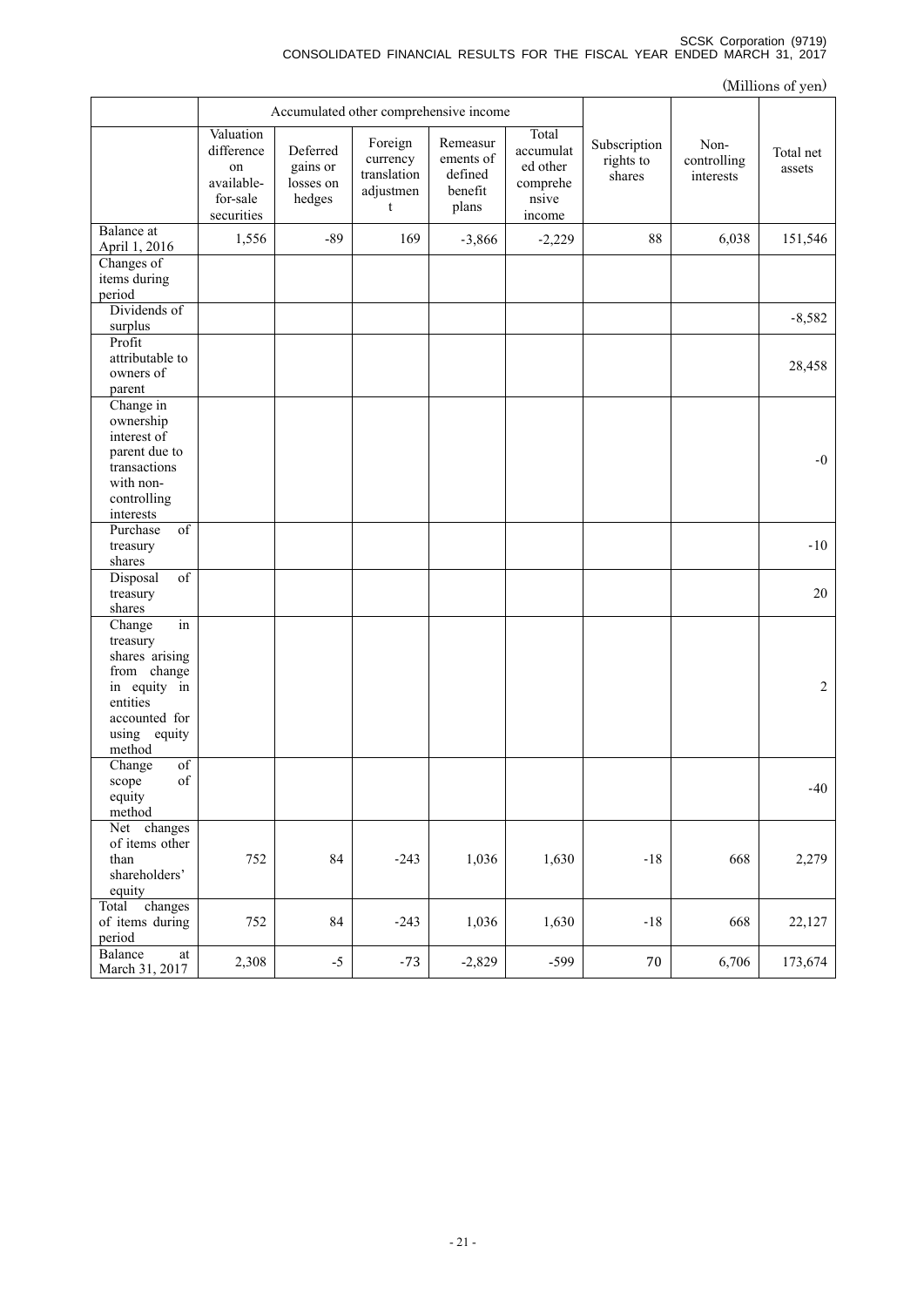# **(4) Consolidated Statements of Cash Flows**

|                                                                      |                                       | (Millions of yen)                     |
|----------------------------------------------------------------------|---------------------------------------|---------------------------------------|
|                                                                      | From Apr. 1, 2015<br>to Mar. 31, 2016 | From Apr. 1, 2016<br>to Mar. 31, 2017 |
| Cash flows from operating activities                                 |                                       |                                       |
| Profit before income taxes                                           | 32,858                                | 35,827                                |
| Depreciation                                                         | 8,003                                 | 8,972                                 |
| Amortization of goodwill                                             | 89                                    | 98                                    |
| Impairment loss                                                      | 356                                   | 37                                    |
| Increase (decrease) in allowance for doubtful accounts               | 52                                    | $-181$                                |
| Increase (decrease) in net defined benefit liability                 | 62                                    | $-1,805$                              |
| Decrease (increase) in net defined benefit asset                     | $-1,096$                              | $-3$                                  |
| Loss on retirement of non-current assets                             | 87                                    | 80                                    |
| Loss (gain) on sales of non-current assets                           | 12                                    | 19                                    |
| Loss (gain) on valuation of investment securities                    |                                       | $7\phantom{.0}$                       |
| Loss (gain) on sales of investment securities                        | $-248$                                | $-1,046$                              |
| Share of (profit) loss of entities accounted for using equity method | $-344$                                | $-477$                                |
| Interest and dividend income                                         | $-159$                                | $-135$                                |
| Interest expenses paid on loans and bonds                            | 197                                   | 162                                   |
| Decrease (increase) in investment securities for sale                | 8,784                                 | 3,964                                 |
| Decrease (increase) in notes and accounts receivable - trade         | 226                                   | $-2,441$                              |
| Decrease (increase) in inventories                                   | $-1,102$                              | -994                                  |
| Decrease (increase) in guarantee deposits                            | $-12,655$                             | $-7,927$                              |
| Increase (decrease) in notes and accounts payable - trade            | 1,958                                 | 1,689                                 |
| Increase (decrease) in deposits received of prepaid cards            | 6,584                                 | 8,039                                 |
| Other, net                                                           | $-2,948$                              | $-240$                                |
| Subtotal                                                             | 40,718                                | 43,646                                |
| Interest and dividend income received                                | 324                                   | 285                                   |
| Interest expenses paid                                               | $-191$                                | $-160$                                |
| Compensation expenses paid                                           | $-664$                                | $-825$                                |
| Payments for office transfer related expenses                        | $-2,508$                              |                                       |
| Income taxes (paid) refund                                           | $-2,948$                              | $-5,785$                              |
| Net cash provided by (used in) operating activities                  | 34,730                                | 37,161                                |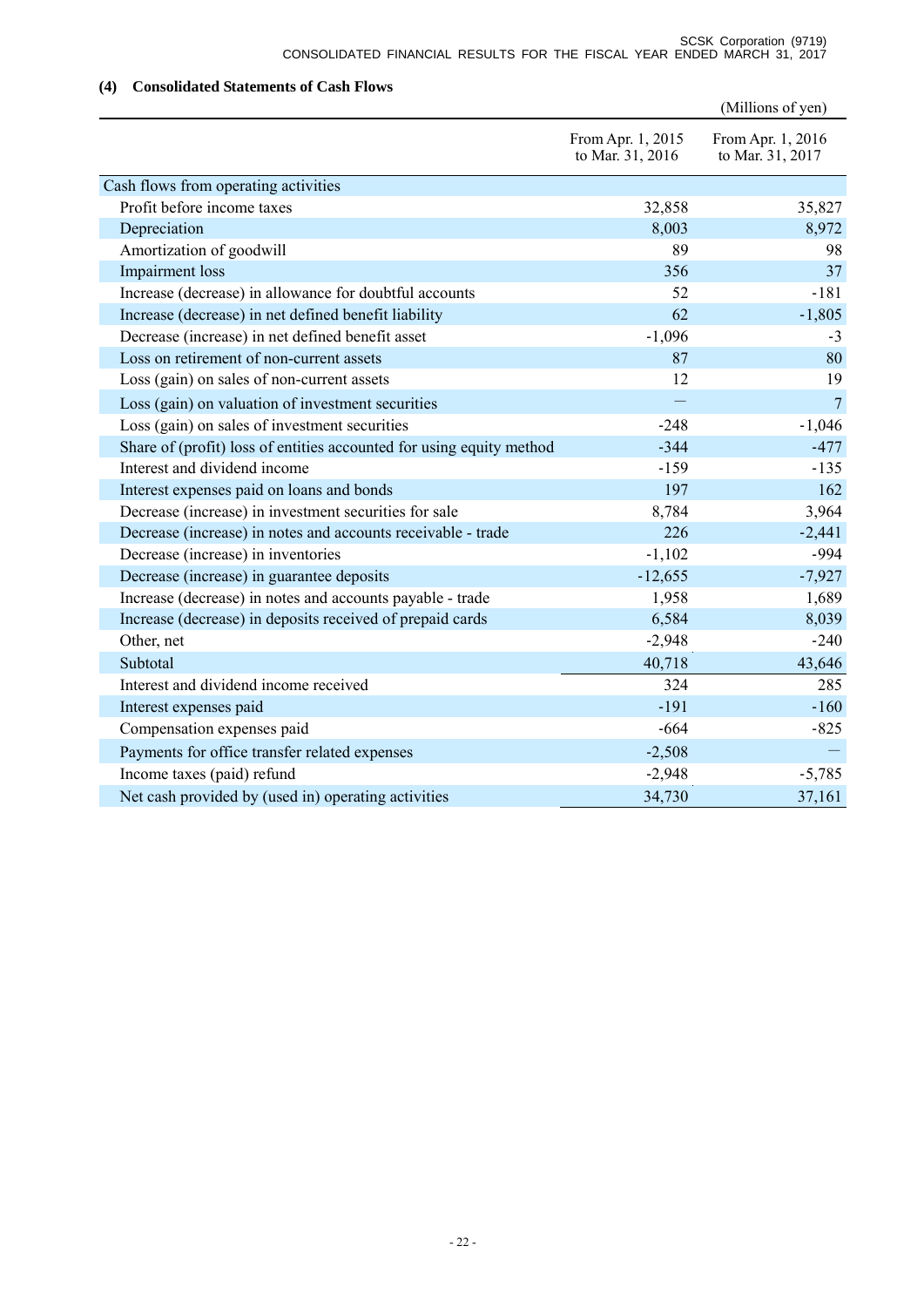|                                                                                                      | From Apr. 1, 2015<br>to Mar. 31, 2016 | From Apr. 1, 2016<br>to Mar. 31, 2017 |
|------------------------------------------------------------------------------------------------------|---------------------------------------|---------------------------------------|
| Cash flows from investing activities                                                                 |                                       |                                       |
| Proceeds from withdrawal deposit                                                                     | 351                                   |                                       |
| Purchase of securities                                                                               | $-3,900$                              |                                       |
| Proceeds from sales and redemption of securities                                                     | 4,000                                 | 700                                   |
| Purchase of property, plant and equipment                                                            | $-7,946$                              | $-7,876$                              |
| Proceeds from sales of property, plant and equipment                                                 | 9                                     | 1,278                                 |
| Purchase of intangible assets                                                                        | $-3,524$                              | $-6,725$                              |
| Purchase of investment securities                                                                    | $-59$                                 | $-403$                                |
| Proceeds from sales and redemption of investment                                                     |                                       |                                       |
| securities                                                                                           | 562                                   | 1,263                                 |
| Payments for transfer of business                                                                    | $-211$                                |                                       |
| Collection of short-term loans receivable                                                            | 7                                     | 6                                     |
| Proceeds from withdrawal of investments in partnership                                               | 235                                   | 126                                   |
| Payments for lease and guarantee deposits                                                            | $-224$                                | $-227$                                |
| Proceeds from collection of lease and guarantee deposits                                             | 1,010                                 | 153                                   |
| Other, net                                                                                           | 216                                   | $-277$                                |
| Net cash provided by (used in) investing activities                                                  | $-9,473$                              | $-11,982$                             |
| Cash flows from financing activities                                                                 |                                       |                                       |
| Increase in short-term loans payable                                                                 | 10,000                                | 10,000                                |
| Decrease in short-term loans payable                                                                 | $-10,000$                             | $-10,000$                             |
| Proceeds from long-term loans payable                                                                |                                       | 5,000                                 |
| Repayments of long-term loans payable                                                                | $-10,000$                             | $-5,000$                              |
| Proceeds from issuance of bonds                                                                      | 10,000                                | 10,000                                |
| Redemption of bonds                                                                                  | $-5,000$                              |                                       |
| Repayments of lease obligations                                                                      | $-691$                                | $-778$                                |
| Purchase of treasury shares                                                                          | $-23$                                 | $-10$                                 |
| Proceeds from sales of treasury shares                                                               | 16                                    | 14                                    |
| Cash dividends paid                                                                                  | $-6,240$                              | $-8,582$                              |
| Dividends paid to non-controlling interests                                                          | $-137$                                | $-166$                                |
| Payments from changes in ownership interests in                                                      |                                       |                                       |
| subsidiaries that do not result in change in scope of                                                |                                       |                                       |
| consolidation                                                                                        | $-262$                                |                                       |
| Net cash provided by (used in) financing activities                                                  | $-12,338$                             | 476                                   |
| Effect of exchange rate change on cash and cash<br>equivalents                                       | $-104$                                | $-165$                                |
| Net increase (decrease) in cash and cash equivalents                                                 | 12,813                                | 25,489                                |
| Cash and cash equivalents at beginning of period                                                     | 85,713                                | 98,445                                |
| Decrease in cash and cash equivalents resulting from<br>exclusion of subsidiaries from consolidation | $-81$                                 |                                       |
| Cash and cash equivalents at end of period                                                           | 98,445                                | 123,935                               |

(Millions of yen)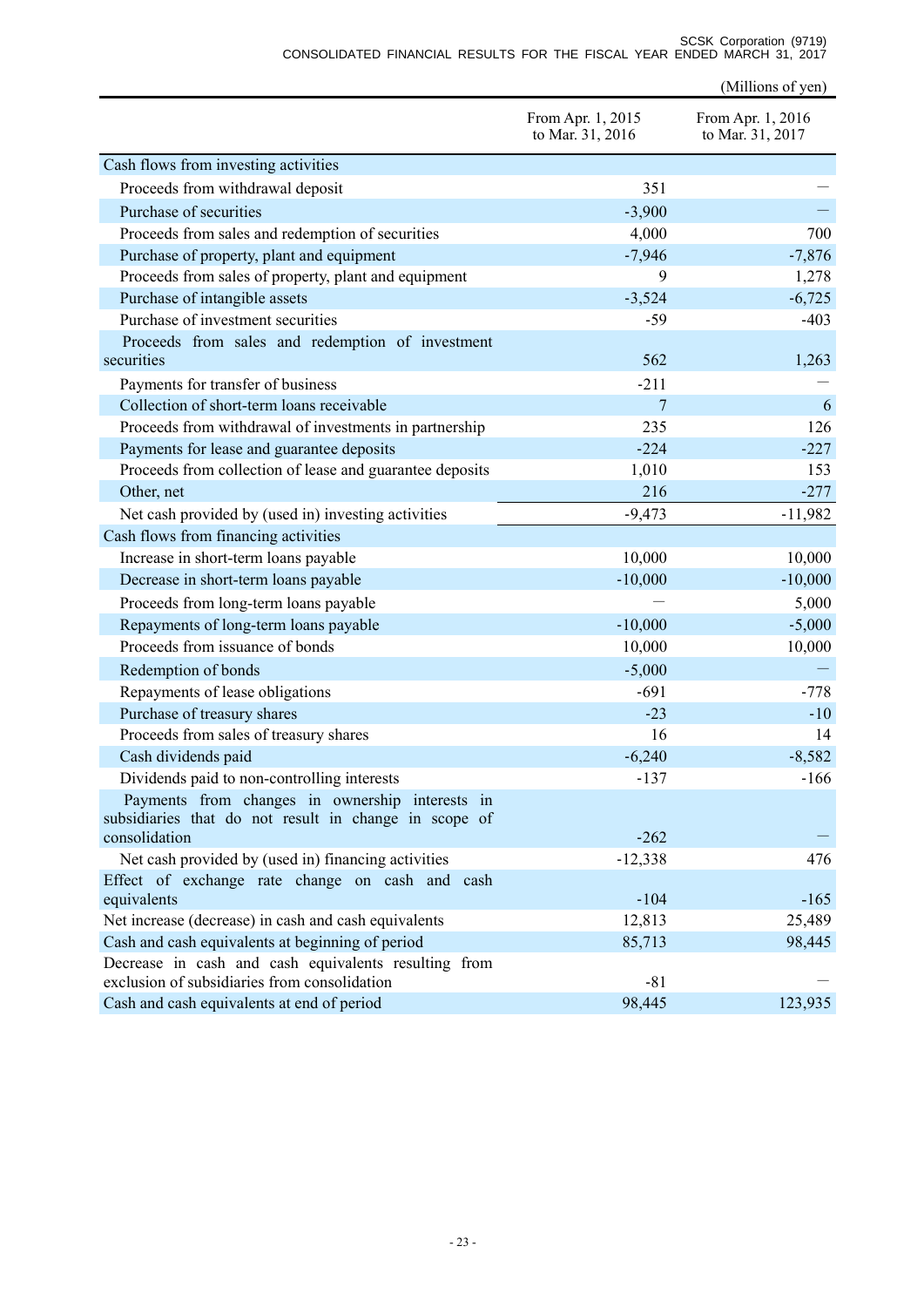## **(5) Notes to Consolidated Financial Statements**

(Notes regarding the Premise of a Going Concern) No applicable items.

(Significant Items for the Preparation of Consolidated Financial Statements)

1. Scope of Consolidation

(1) 20 consolidated subsidiaries SCSK KYUSHU CORPORATION SCSK HOKKAIDO CORPORATION SCSK USA inc. SCSK Europe Ltd. SCSK Shanghai Limited. SCSK Asia Pacific Pte. Ltd. JIEC Co., Ltd. WinTechnology Corporation SCSK ServiceWare Corporation VeriServe Corporation SCSK PRESCENDO CORPORATION Allied Engineering Corporation CSI SOLUTIONS Corporation QUO CARD Co., Ltd. SCSK Nearshore Systems Corporation VA Linux Systems Japan K.K SCSK SYSTEM MANAGEMENT CORPORATION SDC Corporation One investment partnership and one silent partnership

(2) Major non-consolidated subsidiaries and affiliates Skeed Co. Ltd. VERISERVE OKINAWA TEST CENTER CORPORATION Tokyo Green Systems Corporation

Skeed Co. Ltd. was converted into a subsidiary through the acquisition of additional shares of stock.

Non-consolidated subsidiaries are excluded from the scope of consolidation because they are all small in size and their total assets and net sales and the portions of net income and retained earnings attributable to the Company are immaterial to the consolidated financial statements.

# 2. Equity-method affiliates

(1) Non-consolidated equity-method affiliate: 1 VERISERVE OKINAWA TEST CENTER CORPORATION

 (2) Consolidated equity method affiliate: 1 ARGO GRAPHICS Inc.

Non-consolidated subsidiaries not treated under the equity method (Skeed Co. Ltd. and Tokyo Green Systems Corporation) are excluded from the application of said method because their overall importance within the Group is low and their impacts on net income, retained earnings, and other factors are minor.

ATLED Co., Ltd., was excluded from the scope of equity method application in the nine-month period ended December 31, 2016, as it ceased to be an affiliate following the partial sale of the shares of this company's stock that were held by the Company.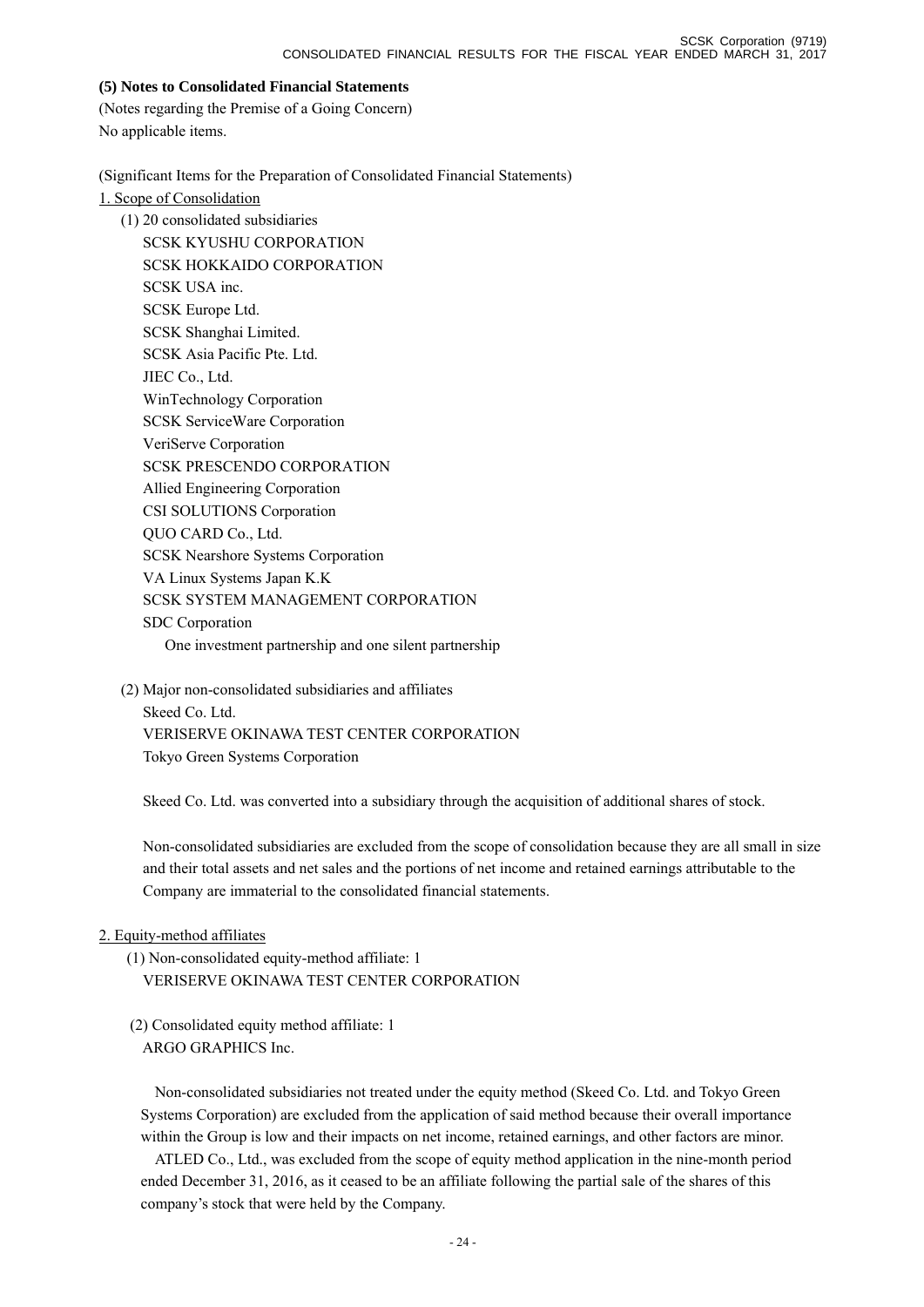# 3. Fiscal Year of Consolidated Subsidiaries

The fiscal year-end of SCSK Europe Ltd., SCSK Shanghai Limited, SCSK Asia Pacific Pte. Ltd., and one investment partnership is December 31. Therefore, for those companies, preparation of the consolidated financial statements for the fiscal year ended March 31, 2017, is based on the financial statements for the period from January 1, 2016, through to December 31, 2016.

Note that necessary adjustments have been made for consolidation purposes with regard to material transactions that took place in the period between the above period-end and the fiscal year-end of the Company.

Except for the items stated above, items are omitted for any information that did not change significantly in the period since the most recent Securities Report (filed June 28, 2016).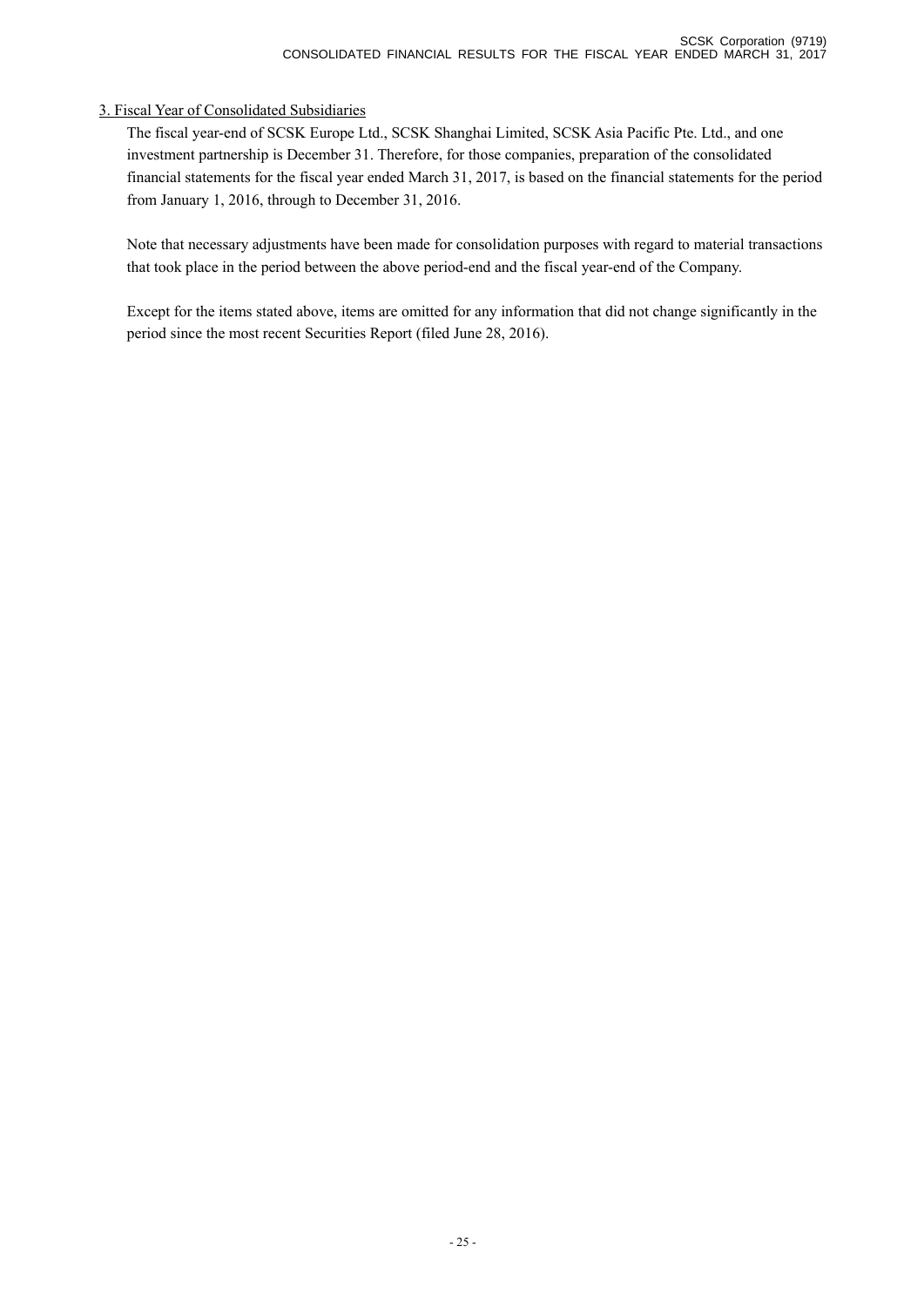(Segment Information, etc.)

### **1. Summary of reportable segments**

(1) Method for designation of reportable segments

The Company designates its reportable segments according to customer industry and IT service business area. The Board of Directors and the Representative Director & President decide on the allocation of business resources and evaluate business performance in reference to these reportable segment, with such managerial decision-making directly reflected in the pursuit of business activities within those reported segments.

Based on this arrangement, eight reportable segments have been designated: Manufacturing Systems Business, Telecommunication Systems Business, Distribution Systems Business, Financial Systems Business, Business Solutions, Business Services, IT Platform Solutions, and Prepaid Card Business.

Businesses not included within the above are presented in the aggregate as "Others."

- (i) Manufacturing Systems Business: This business group provides a wide range of IT solutions on a global scale. These solutions include the business's core field of automotive software systems as well as core systems, manufacturing management systems, management information systems and SCM/ CRM. Our services leverage the experience and know-how that we have cultivated over many years throughout the chain of operational processes from production to sales. The customers of this business are principally companies in the manufacturing industry.
- (ii) Telecommunication Systems Business: This business group focuses mainly on the telecommunications, energy, and media sectors, to whom it provides optimally integrated services drawn together from IT solutions in such areas as core systems, information management systems, CRM, and service systems.
- (iii) Distribution Systems Business: This business group provides IT solution packages, configured from various core systems, information systems, SCM/ CRM, and e-commerce solutions, to customers in the distribution, trading, service, and pharmaceutical industries. In addition, this business supports overseas business expansion by providing optimal IT solutions to customers.
- (iv) Financial Systems Business: This business group engages in systems development, maintenance, and operation for financial institutions. As professionals who understand financial operations and possess a strong track record of creating sophisticated financial systems, this business supports safe and effective management and works toward achieving a financial business strategy based on trust. The business group provides these services primarily to financial institutions such as banks and trust banks, as well as insurance, securities, lease, and credit companies.
- (v) Business Solutions: This business group provides AMO (Application Management Outsourcing) services that cover the entire system lifecycle, from development and installation to maintenance and operation. These services, optimally arranged to meet the business objectives of our customers, center on ERP and CRM products, beginning with our internally developed ProActive, SAP and Oracle offerings, as well as Salesforce.
- (vi) Business Services: This business group combines IT with our human resources and operational knowhow to provide a level of BPO services that only an IT company can deliver. These include a variety of BPO services provided via our 13 call centers and contact centers in Japan; third-party verification services, such as systems and security verification; and total outsourcing services for e-commerce that utilize our three fulfillment centers in the Tokyo metropolitan area.
- (vii) IT Platform Solutions: This business group draws on solid technical capabilities and know-how to leverage CAD, CAE, and other advanced technologies in the fields of IT infrastructure and manufacturing. In this way, IT Platform solutions provide services and products that accurately address the needs of customers and offers flexible support for a wide range of customer businesses.
- (viii) Prepaid Card Business: This business group provides issuing and settlement services for prepaid cards, and develops and markets card systems among others.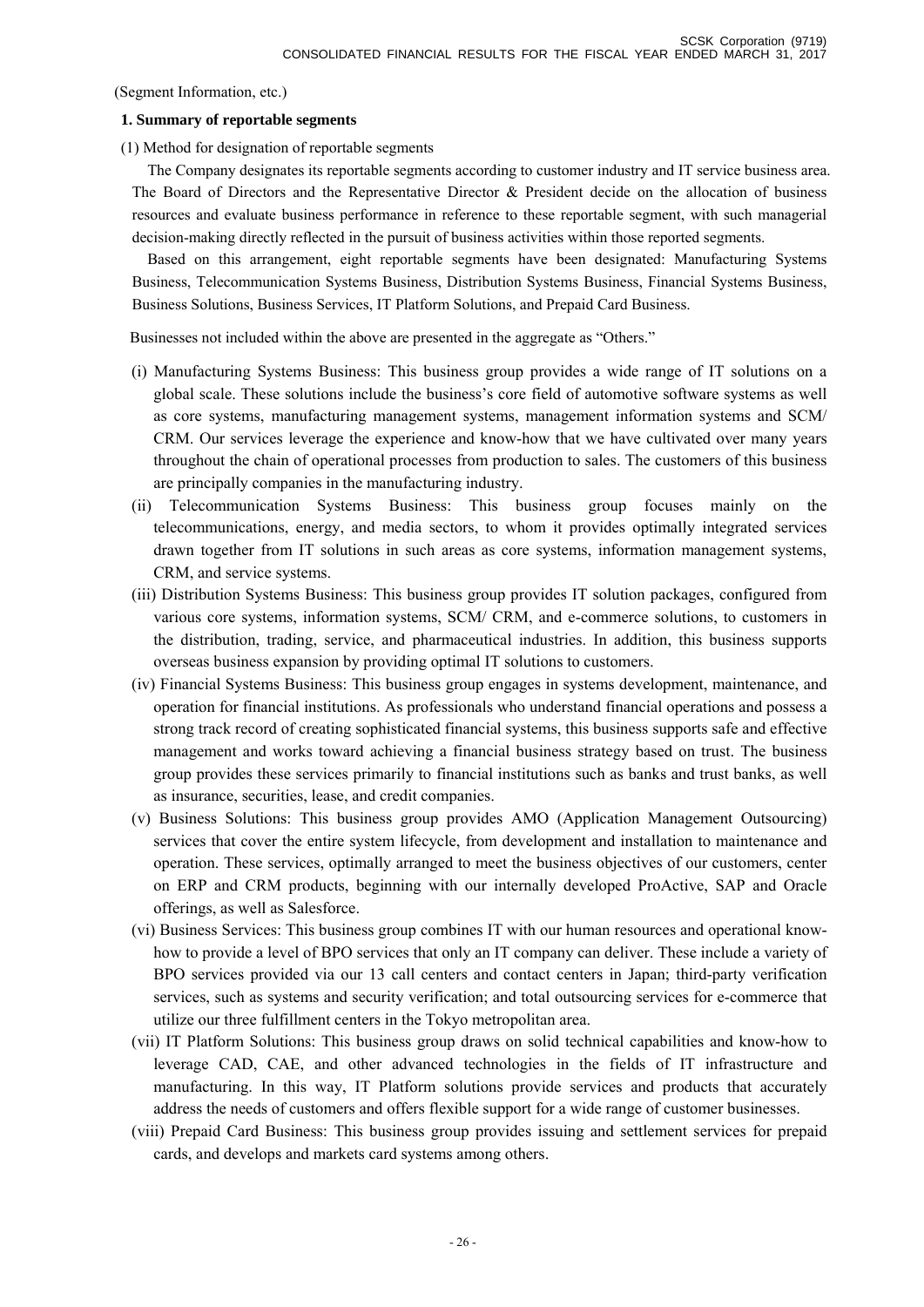(2) Reorganization of reportable segments, etc.

Within the fiscal year ended March 31, 2017, the Company changed part of its organization. Accordingly, the figures for the net sales and segment profit of reportable segments for the fiscal year ended March 31, 2016, have been restated to reflect this change.

# **2. Accounting method for reportable segments**

The accounting method for reportable segments is the same as described in "Significant Items for the Preparation of Consolidated Financial Statements."

The profit of reportable segments is based on operating profit. Inter-segment sales and transfers are based on current market prices.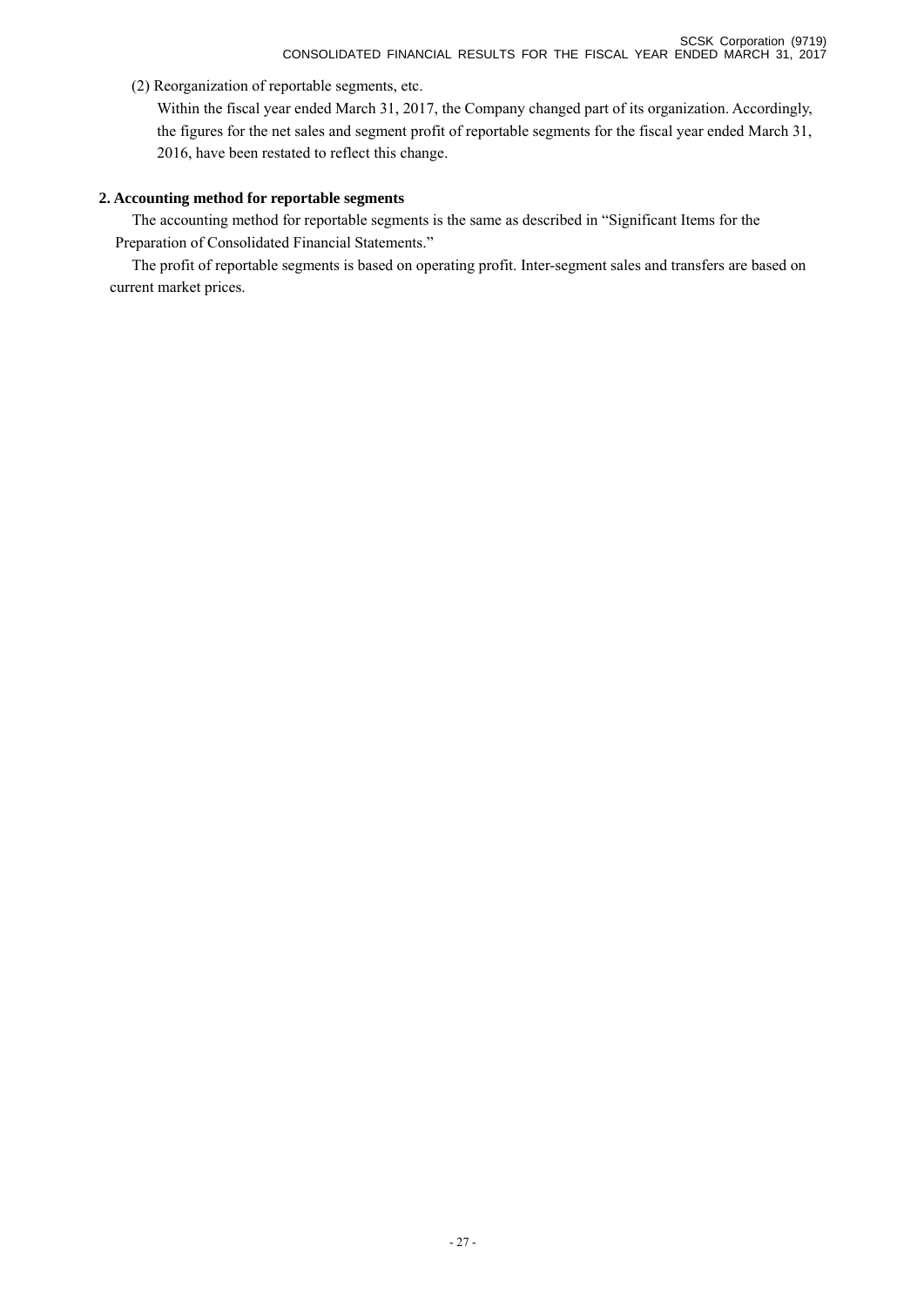### **3. Information on sales, income (loss), assets, and other items by reportable segment**

### **For the fiscal year ended March 31, 2016(April 1, 2015 – March 31, 2016)**

(Millions of yen)

|                                                                                        | Manufacturing<br>Systems | Tele-<br>communicati<br>on Systems | Distribution<br>Systems | Financial<br><b>Systems</b> | <b>Business</b><br>Solutions | <b>Business</b><br>Services | <b>IT Platform</b><br>Solutions | Prepaid<br>Card<br><b>Business</b> |
|----------------------------------------------------------------------------------------|--------------------------|------------------------------------|-------------------------|-----------------------------|------------------------------|-----------------------------|---------------------------------|------------------------------------|
| Sales, income, and<br>assets by reportable<br>segment<br>(1) Sales to third<br>parties | 40,481                   | 24,545                             | 48,577                  | 70,887                      | 19,052                       | 39,273                      | 77,135                          | 3,217                              |
| (2) Intersegment sales<br>and transfers                                                | 3,531                    | 1,747                              | 11,194                  | 563                         | 2,839                        | 2,343                       | 6,251                           | 1                                  |
| Total                                                                                  | 44,013                   | 26,292                             | 59,772                  | 71,451                      | 21,892                       | 41,617                      | 83,386                          | 3,218                              |
| Segment income                                                                         | 3,001                    | 4,212                              | 6,822                   | 8,359                       | 1,592                        | 2,840                       | 6,316                           | 225                                |
| Segment assets                                                                         | 20,489                   | 9,655                              | 35,814                  | 28,881                      | 11,127                       | 12,023                      | 29,774                          | 59,182                             |
| Other items                                                                            |                          |                                    |                         |                             |                              |                             |                                 |                                    |
| Depreciation and<br>amortization                                                       | 1,025                    | 498                                | 1,992                   | 644                         | 1,714                        | 392                         | 630                             | 83                                 |
| Investments in<br>equity-method<br>affiliates                                          |                          |                                    | 182                     |                             |                              | 89                          | 3,913                           |                                    |
| Net increase/decrease<br>in tangible/intangible<br>fixed assets                        | 2,584                    | 547                                | 2,671                   | 1,005                       | 1,212                        | 499                         | 930                             | 134                                |

|                                                                 | Others | Total   | Adjustments<br>Note 1 | Per Consolidated<br>Financial<br><b>Statements</b><br>Note 2 |
|-----------------------------------------------------------------|--------|---------|-----------------------|--------------------------------------------------------------|
| Sales, income, and<br>assets by reportable<br>segment           |        |         |                       |                                                              |
| (1) Sales to third parties                                      | 774    | 323,945 |                       | 323,945                                                      |
| 2) Intersegment sales<br>and transfers                          | 2,109  | 30,583  | $-30,583$             |                                                              |
| Total                                                           | 2,884  | 354,528 | $-30,583$             | 323,945                                                      |
| Segment income                                                  | 313    | 33,684  | $-1,898$              | 31,785                                                       |
| Segment assets                                                  | 4,841  | 211,790 | 140,886               | 352,676                                                      |
| Other items                                                     |        |         |                       |                                                              |
| Depreciation and<br>amortization                                | 177    | 7,159   | 843                   | 8,003                                                        |
| Investments in<br>equity-method<br>affiliates                   |        | 4,185   |                       | 4,185                                                        |
| Net increase/decrease in<br>tangible/intangible<br>fixed assets | 3      | 9,589   | 2,457                 | 12,046                                                       |

Notes: 1. Adjustments are as follows:

 $(1)$  ¥1,898 million subtraction from operating income to reflect Companywide expenses, etc., not allocated to any reportable segment.

(2) ¥140,886 million addition to segment assets to reflect Companywide assets, etc., not allocated to any reportable segment.

(3) ¥843 million addition to depreciation to reflect depreciation charges on Companywide assets.

(4) ¥2,457 million addition to increase/decrease in tangible/intangible assets to reflect net additions to Companywide assets (new headquarters building, etc.).

2. Segment-specific income is presented as operating income from the Consolidated Statements of Income as adjusted for intersegment transfers and Companywide allocations.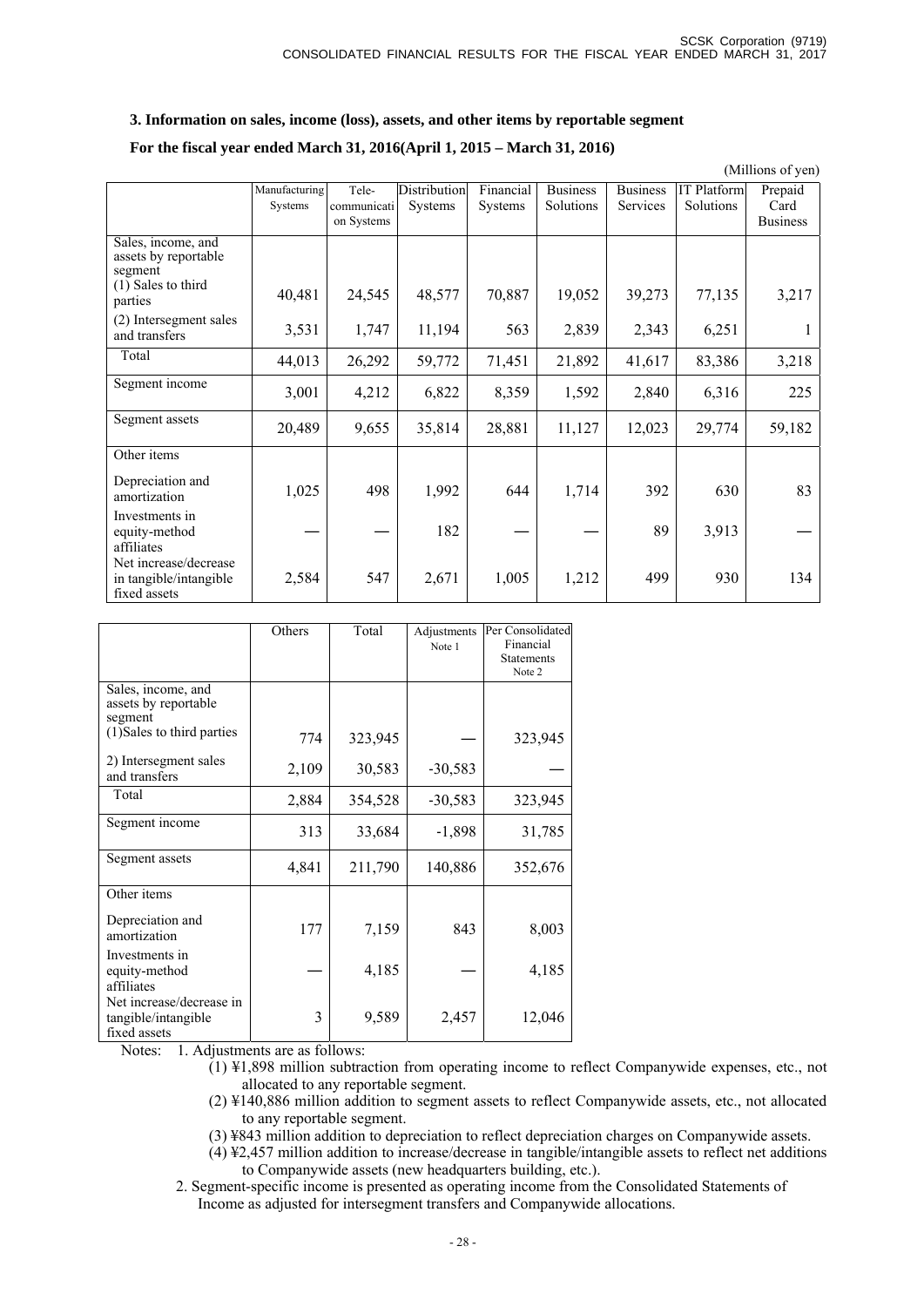(Millions of yen)

|                                                                                            |                                                                                                 |                                                                                           |                                                                                                          |                                                                                                |                                                                                                  | Prepaid                                                                                                  |
|--------------------------------------------------------------------------------------------|-------------------------------------------------------------------------------------------------|-------------------------------------------------------------------------------------------|----------------------------------------------------------------------------------------------------------|------------------------------------------------------------------------------------------------|--------------------------------------------------------------------------------------------------|----------------------------------------------------------------------------------------------------------|
|                                                                                            |                                                                                                 |                                                                                           |                                                                                                          |                                                                                                |                                                                                                  | Card                                                                                                     |
|                                                                                            |                                                                                                 |                                                                                           |                                                                                                          |                                                                                                |                                                                                                  | <b>Business</b>                                                                                          |
|                                                                                            |                                                                                                 |                                                                                           |                                                                                                          |                                                                                                |                                                                                                  |                                                                                                          |
|                                                                                            |                                                                                                 |                                                                                           |                                                                                                          |                                                                                                |                                                                                                  |                                                                                                          |
|                                                                                            |                                                                                                 |                                                                                           |                                                                                                          |                                                                                                |                                                                                                  |                                                                                                          |
|                                                                                            |                                                                                                 |                                                                                           |                                                                                                          |                                                                                                |                                                                                                  | 3,302                                                                                                    |
|                                                                                            |                                                                                                 |                                                                                           |                                                                                                          |                                                                                                |                                                                                                  |                                                                                                          |
|                                                                                            |                                                                                                 |                                                                                           |                                                                                                          |                                                                                                |                                                                                                  |                                                                                                          |
|                                                                                            |                                                                                                 |                                                                                           |                                                                                                          |                                                                                                |                                                                                                  |                                                                                                          |
|                                                                                            |                                                                                                 |                                                                                           |                                                                                                          |                                                                                                |                                                                                                  | 3,303                                                                                                    |
|                                                                                            |                                                                                                 |                                                                                           |                                                                                                          |                                                                                                |                                                                                                  |                                                                                                          |
|                                                                                            |                                                                                                 |                                                                                           |                                                                                                          |                                                                                                |                                                                                                  | 278                                                                                                      |
|                                                                                            |                                                                                                 |                                                                                           |                                                                                                          |                                                                                                |                                                                                                  |                                                                                                          |
|                                                                                            |                                                                                                 |                                                                                           |                                                                                                          |                                                                                                |                                                                                                  |                                                                                                          |
|                                                                                            |                                                                                                 |                                                                                           |                                                                                                          |                                                                                                |                                                                                                  | 66,373                                                                                                   |
|                                                                                            |                                                                                                 |                                                                                           |                                                                                                          |                                                                                                |                                                                                                  |                                                                                                          |
|                                                                                            |                                                                                                 |                                                                                           |                                                                                                          |                                                                                                |                                                                                                  |                                                                                                          |
|                                                                                            |                                                                                                 |                                                                                           |                                                                                                          |                                                                                                |                                                                                                  | 74                                                                                                       |
|                                                                                            |                                                                                                 |                                                                                           |                                                                                                          |                                                                                                |                                                                                                  |                                                                                                          |
|                                                                                            |                                                                                                 |                                                                                           |                                                                                                          |                                                                                                |                                                                                                  |                                                                                                          |
|                                                                                            |                                                                                                 |                                                                                           |                                                                                                          |                                                                                                |                                                                                                  |                                                                                                          |
|                                                                                            |                                                                                                 |                                                                                           |                                                                                                          |                                                                                                |                                                                                                  |                                                                                                          |
|                                                                                            |                                                                                                 |                                                                                           |                                                                                                          |                                                                                                |                                                                                                  | 34                                                                                                       |
|                                                                                            |                                                                                                 |                                                                                           |                                                                                                          |                                                                                                |                                                                                                  |                                                                                                          |
| Manufacturing<br>Systems<br>42,694<br>3,927<br>46,621<br>3,290<br>22,878<br>1,157<br>2,935 | Tele-<br>communicati<br>on Systems<br>26,248<br>2,416<br>28,665<br>5,206<br>9,397<br>523<br>761 | Distribution<br>Systems<br>48,280<br>9,249<br>57,529<br>7,133<br>38,847<br>2,138<br>3,413 | $\overline{\text{Financial}}$<br>Systems<br>70,529<br>955<br>71,484<br>7,296<br>31,331<br>1,065<br>3,864 | <b>Business</b><br>Solutions<br>19,289<br>3,377<br>22,667<br>2,087<br>11,258<br>1,744<br>1,230 | <b>Business</b><br>Services<br>42,811<br>2,378<br>45,189<br>3,303<br>13,005<br>394<br>101<br>762 | <b>IT Platform</b><br>Solutions<br>75,379<br>5,975<br>81,355<br>7,138<br>30,767<br>822<br>4,216<br>1,375 |

|  |  |  |  | For the fiscal year ended March 31, 2017(April 1, 2016 – March 31, 2017) |  |
|--|--|--|--|--------------------------------------------------------------------------|--|
|  |  |  |  |                                                                          |  |

|                                                                                                  | Others    | Total   | Adjustments<br>Note 1 | Per<br>Consolidated<br>Financial<br><b>Statements</b><br>Note 2 |
|--------------------------------------------------------------------------------------------------|-----------|---------|-----------------------|-----------------------------------------------------------------|
| Sales, income, and<br>assets by reportable<br>segment                                            |           |         |                       |                                                                 |
| (1) Sales to third parties                                                                       | 766       | 329,303 |                       | 329,303                                                         |
| (2) Intersegment sales<br>and transfers                                                          | 2,970     | 31,251  | $-31,251$             |                                                                 |
| Total                                                                                            | 3,736     | 360,555 | $-31,251$             | 329,303                                                         |
| Segment income                                                                                   | 260       | 35,992  | $-2,278$              | 33,714                                                          |
| Segment assets                                                                                   | 4,217     | 228,077 | 161,459               | 389,537                                                         |
| Other items                                                                                      |           |         |                       |                                                                 |
| Depreciation and<br>amortization                                                                 | 180       | 8,102   | 869                   | 8,972                                                           |
| Investments in<br>equity-method<br>affiliates                                                    |           | 4,317   |                       | 4,317                                                           |
| Net increase/decrease in<br>tangible/intangible<br>fixed assets<br>$\mathbf{A}$ and $\mathbf{A}$ | 3<br>0.11 | 14,382  | 953                   | 15,335                                                          |

Notes: 1. Adjustments are as follows:

- (1) ¥2,278million subtraction from operating income to reflect Companywide expenses, etc., not allocated to any reportable segment.
- (2) ¥161,459 million addition to segment assets to reflect Companywide assets, etc., not allocated to any reportable segment.
- (3) ¥869 million addition to depreciation to reflect depreciation charges on Companywide assets.
- (4) ¥953 million addition to increase/decrease in tangible/intangible assets to reflect net additions to Companywide assets (new headquarters building, etc.).

2. Segment-specific income is presented as operating income from the Consolidated Statements of Income as adjusted for intersegment transfers and Companywide allocations.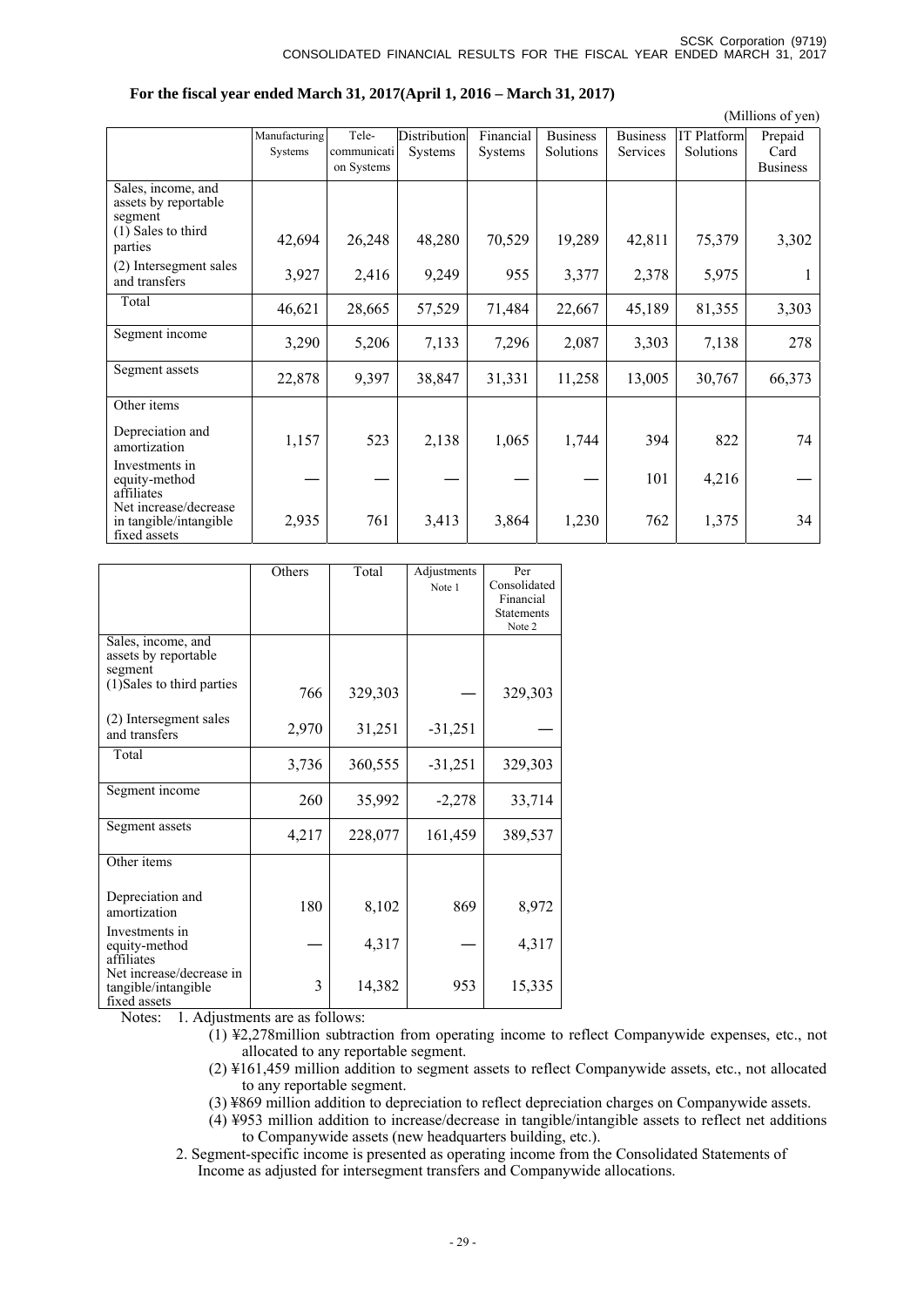## **(Related information)**

## **Previous fiscal year (April 1, 2015 - March 31, 2016)**

## **1. Information about products and services**

 Disclosure of relevant information is omitted as similar information is disclosed in the segment information.

# **2. Information about geographic area**

1) Sales

Sales data by geographic area is not presented as sales in Japan account for over 90% of net sales.

2) Property, plant and equipment

Property, plant and equipment data by geographic area is not presented as property, plant and equipment located in Japan account for over 90% of total property, plant and equipment.

## **3. Information about major customers**

(Millions of yen)

| Customer                             | Sales  | Relevant segment(s)                       |  |  |
|--------------------------------------|--------|-------------------------------------------|--|--|
| Jupiter Telecommunications Co., Ltd. | 33,280 | <b>Telecommunication Systems Business</b> |  |  |
|                                      |        | IT Platform Solutions Business            |  |  |

Note: Sales do not include those to entities within the customer's corporate group.

# **Fiscal year under review (April 1, 2016 - March 31, 2017)**

## **1. Information about products and services**

 Disclosure of relevant information is omitted as similar information is disclosed in the segment information.

## **2. Information about geographic area**

1) Sales

Sales data by geographic area is not presented as sales in Japan account for over 90% of net sales.

2) Property, plant and equipment

Property, plant and equipment data by geographic area is not presented as property, plant and equipment located in Japan account for over 90% of total property, plant and equipment.

### **3. Information about major customers**

Disclosure of relevant information is omitted as no sales to any single external party accounted for more than 10% of sales on the consolidated statement of income.

# **Information regarding impairment loss on fixed assets by reportable segment Previous fiscal year (April 1, 2015 - March 31, 2016)**

|                 |                          |                                            |                     |         |                                 |          |                                   | (Millions of yen)                  |
|-----------------|--------------------------|--------------------------------------------|---------------------|---------|---------------------------------|----------|-----------------------------------|------------------------------------|
|                 | Manufacturing<br>Systems | Tele-<br>communicati Systems<br>on Systems | <b>Distribution</b> | Systems | Financial Business<br>Solutions | Services | Business IT Platform<br>Solutions | Prepaid<br>Card<br><b>Business</b> |
| Impairment loss |                          |                                            | 258                 |         |                                 |          |                                   |                                    |

|                 | Others | Elimination<br>and<br>corporate | Total |
|-----------------|--------|---------------------------------|-------|
| Impairment loss |        | 98                              | 356   |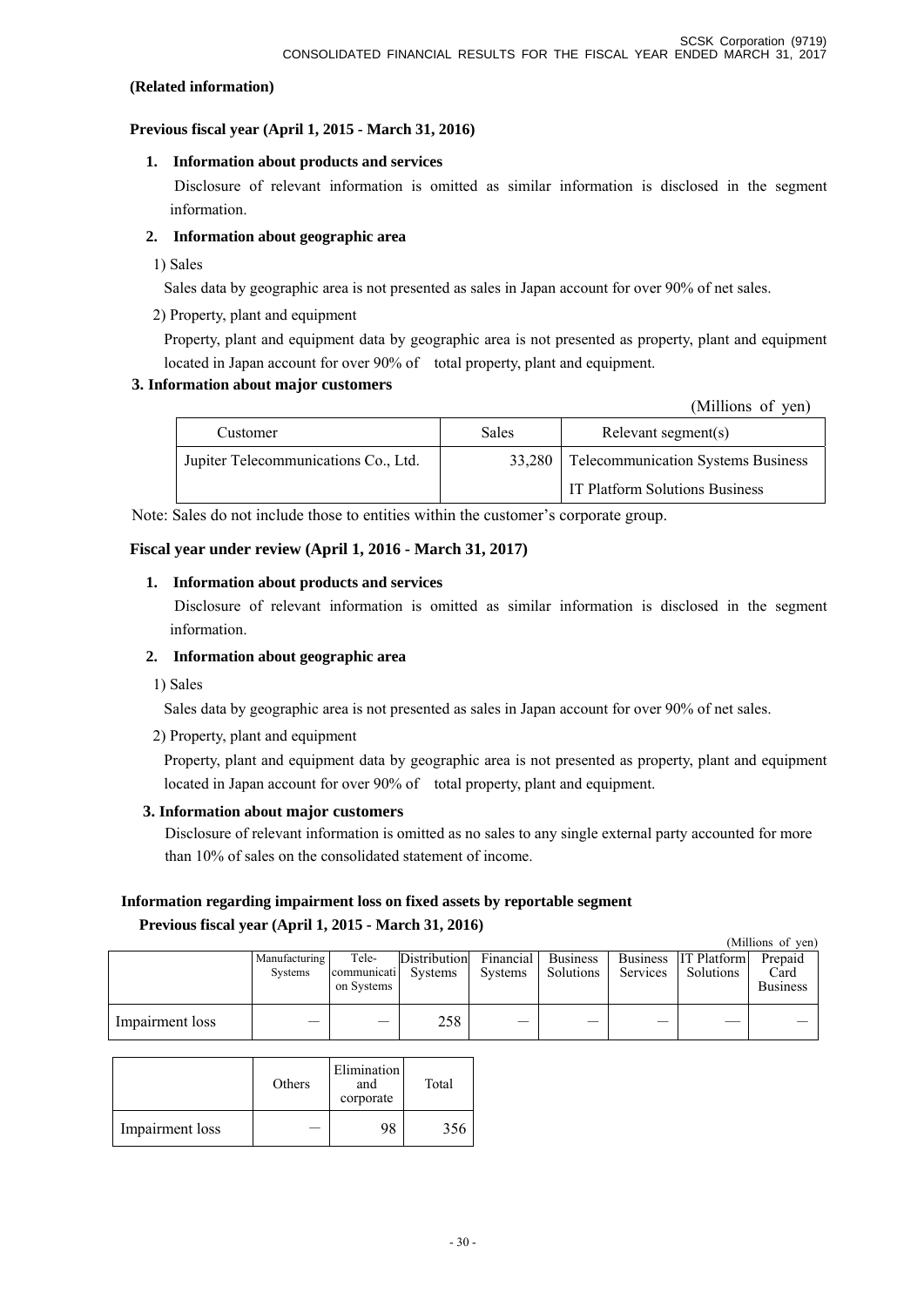### **Fiscal year under review (April 1, 2016 - March 31, 2017)**

|                 |                          |                                    |                         |                      |                              |                                    |                                 | (Millions of yen)                  |
|-----------------|--------------------------|------------------------------------|-------------------------|----------------------|------------------------------|------------------------------------|---------------------------------|------------------------------------|
|                 | Manufacturing<br>Systems | Tele-<br>communicati<br>on Systems | Distribution<br>Systems | Financial<br>Systems | <b>Business</b><br>Solutions | <b>Business</b><br><b>Services</b> | <b>IT Platform</b><br>Solutions | Prepaid<br>Card<br><b>Business</b> |
| Impairment loss |                          |                                    |                         |                      |                              |                                    |                                 |                                    |

|                 | Others | Elimination<br>and<br>corporate | Total |
|-----------------|--------|---------------------------------|-------|
| Impairment loss |        | 21                              |       |

# **Information on amortization of goodwill and unamortized balance by reportable segment**

# **Previous fiscal year (April 1, 2015- March 31, 2016)**

|                             |                          |                                    |                                |                      |                              |                                    |                                 | (Millions of yen))                 |
|-----------------------------|--------------------------|------------------------------------|--------------------------------|----------------------|------------------------------|------------------------------------|---------------------------------|------------------------------------|
|                             | Manufacturing<br>Systems | Tele-<br>communicati<br>on Systems | <b>Distribution</b><br>Systems | Financial<br>Systems | <b>Business</b><br>Solutions | <b>Business</b><br><b>Services</b> | <b>IT Platform</b><br>Solutions | Prepaid<br>Card<br><b>Business</b> |
| Amortization of<br>goodwill |                          |                                    |                                |                      |                              | 20                                 | 52                              |                                    |
| Balance at end of<br>period |                          |                                    |                                |                      |                              | 20                                 | 203                             |                                    |

|                             | Others | Elimination<br>and<br>corporate | Total |
|-----------------------------|--------|---------------------------------|-------|
| Amortization of<br>goodwill | 16     |                                 | 89    |
| Balance at end of<br>period |        |                                 | 232   |

# **Fiscal year under review (April 1, 2016- March 31, 2017)**

(Millions of yen))

|                             | Manufacturing<br>Systems | Tele-<br>communicati<br>on Systems | Distribution<br>Systems | Financial<br><b>Systems</b> | <b>Business</b><br>Solutions | <b>Business</b><br>Services | <b>IT Platform</b><br>Solutions | $\sim$ $\prime$ $\prime$<br>Prepaid<br>Card<br><b>Business</b> |
|-----------------------------|--------------------------|------------------------------------|-------------------------|-----------------------------|------------------------------|-----------------------------|---------------------------------|----------------------------------------------------------------|
| Amortization of<br>goodwill |                          |                                    |                         |                             |                              | 20                          | 69                              |                                                                |
| Balance at end of<br>period |                          |                                    |                         |                             |                              |                             | 133                             |                                                                |

|                             | Others | Elimination<br>and<br>corporate | Total |
|-----------------------------|--------|---------------------------------|-------|
| Amortization of<br>goodwill |        |                                 |       |
| Balance at end of<br>period |        |                                 | 133   |

# **Information on amortization of goodwill by reportable segment**

**Previous fiscal year (April 1, 2015 - March 31, 2016)** 

Not applicable

# **Fiscal year under review (April 1, 2016 - March 31, 2017)**  Not applicable